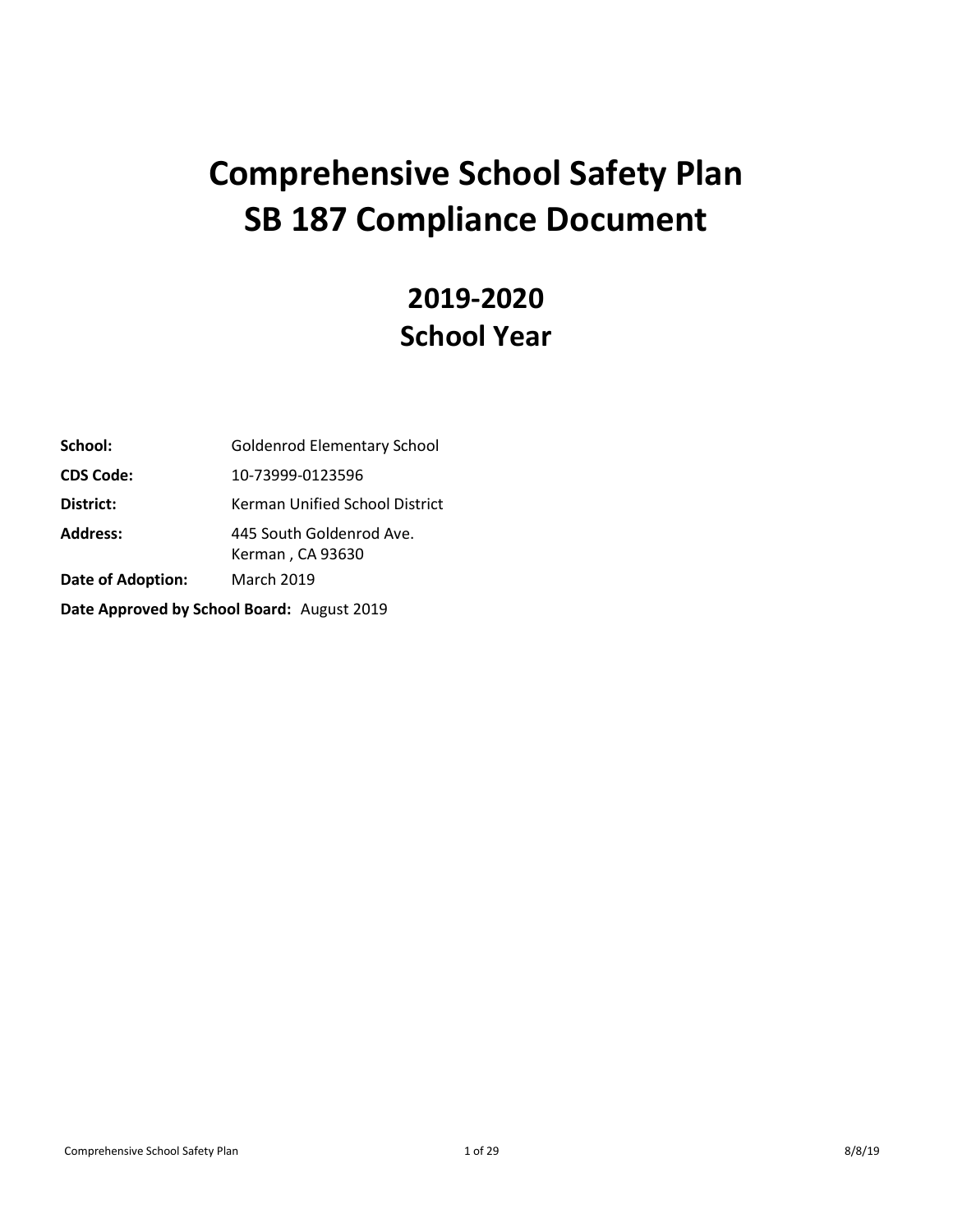# **Table of Contents**

| 2 of 29<br>Comprehensive School Safety Plan | 8/8/19 |
|---------------------------------------------|--------|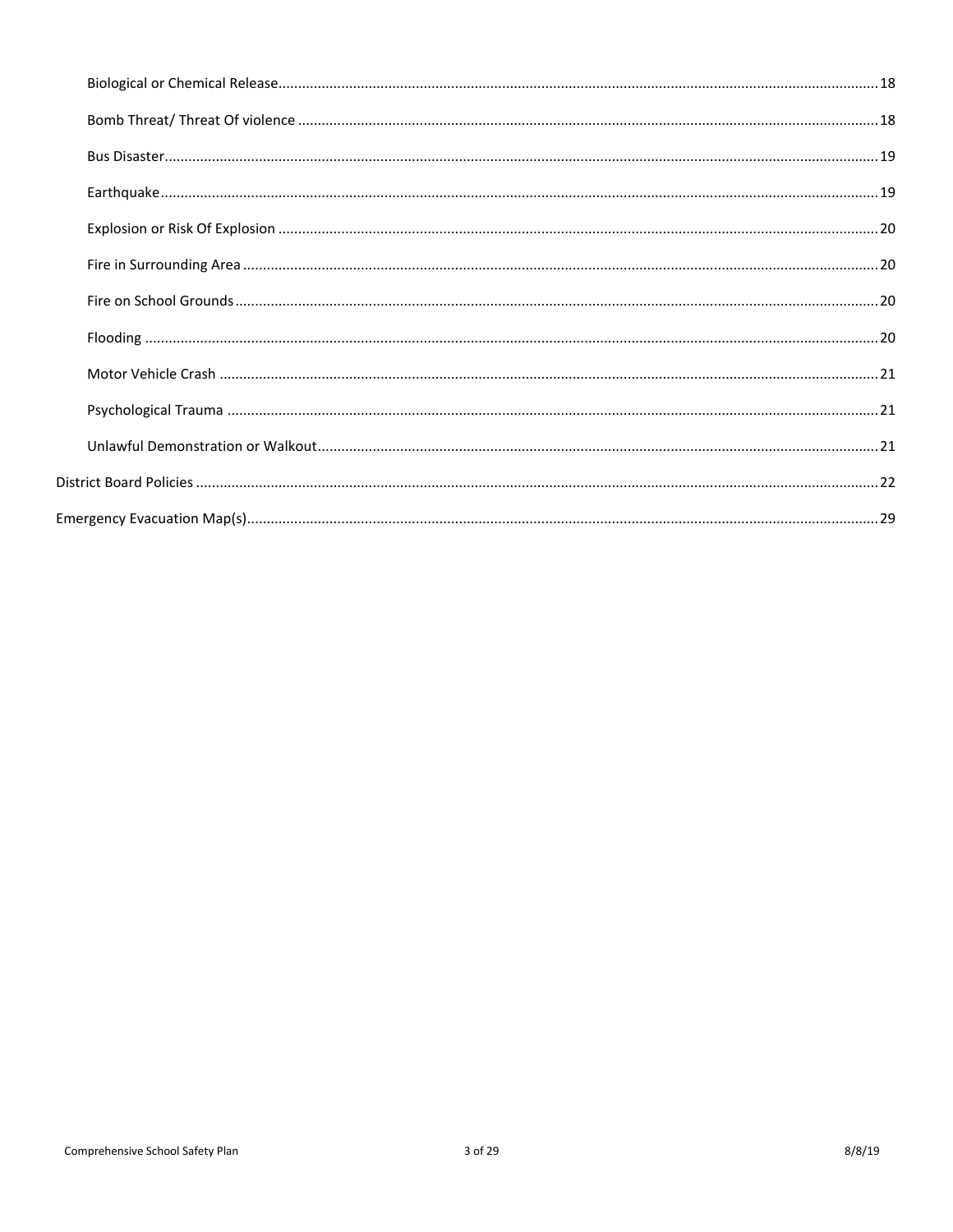## <span id="page-3-0"></span>**Senate Bill 187: Comprehensive School Safety Plan Purpose**

The California Education Code (sections 32280-32288) outlines the requirements of all schools operating any kindergarten and any grades 1 to 12, inclusive, to write and develop a school safety plan relevant to the needs and resources of that particular school.

In 2004, the Legislature and Governor recast and renumbered the Comprehensive School Safety Plan provisions in SB 719 and AB 115. It is the intent of the Legislature in enacting the provisions to support California public schools as they develop their mandated comprehensive safety plans that are the result of a systematic planning process, that include strategies aimed at the prevention of, and education about, potential incidents involving crime and violence on school campuses.

The historical requirement of the Comprehensive School Safety Plan was presented in Senate Bill 187, which was approved by the Governor and chaptered in 1997. This legislation contained a sunset clause that stated that this legislation would remain in effect only until January I, 2000. Senate Bill 334 was approved and chaptered in 1999 and perpetuated this legislation under the requirement of the initial legislation.

Comprehensive School Safety Plans are required under SB 719 & AB 115 and contains the following elements:

Assessment of school crime committed on school campuses and at school-related functions

- Child abuse reporting procedures
- Disaster procedures
- Suspension and expulsion policies
- Procedures to notify teachers of dangerous pupils
- Discrimination and harassment policies
- School wide dress code policies
- Procedures for safe ingress and egress
- Policies enacted to maintain a safe and orderly environment
- Rules and procedures on school discipline
- Hate crime reporting procedures

The Comprehensive School Safety Plan will be reviewed and updated by March 1st every year. In July of every year, the school will report on the status of its school safety plan including a description of its key elements in the annual school accountability report card. A copy of the Comprehensive School Safety Plan is available for review at www.kermanusd.com.

#### <span id="page-3-1"></span>**Safety Plan Vision**

It is the goal of all staff of Kerman Unified School District to provide a nurturing, safe and secure learning environment for all students, staff, families and community.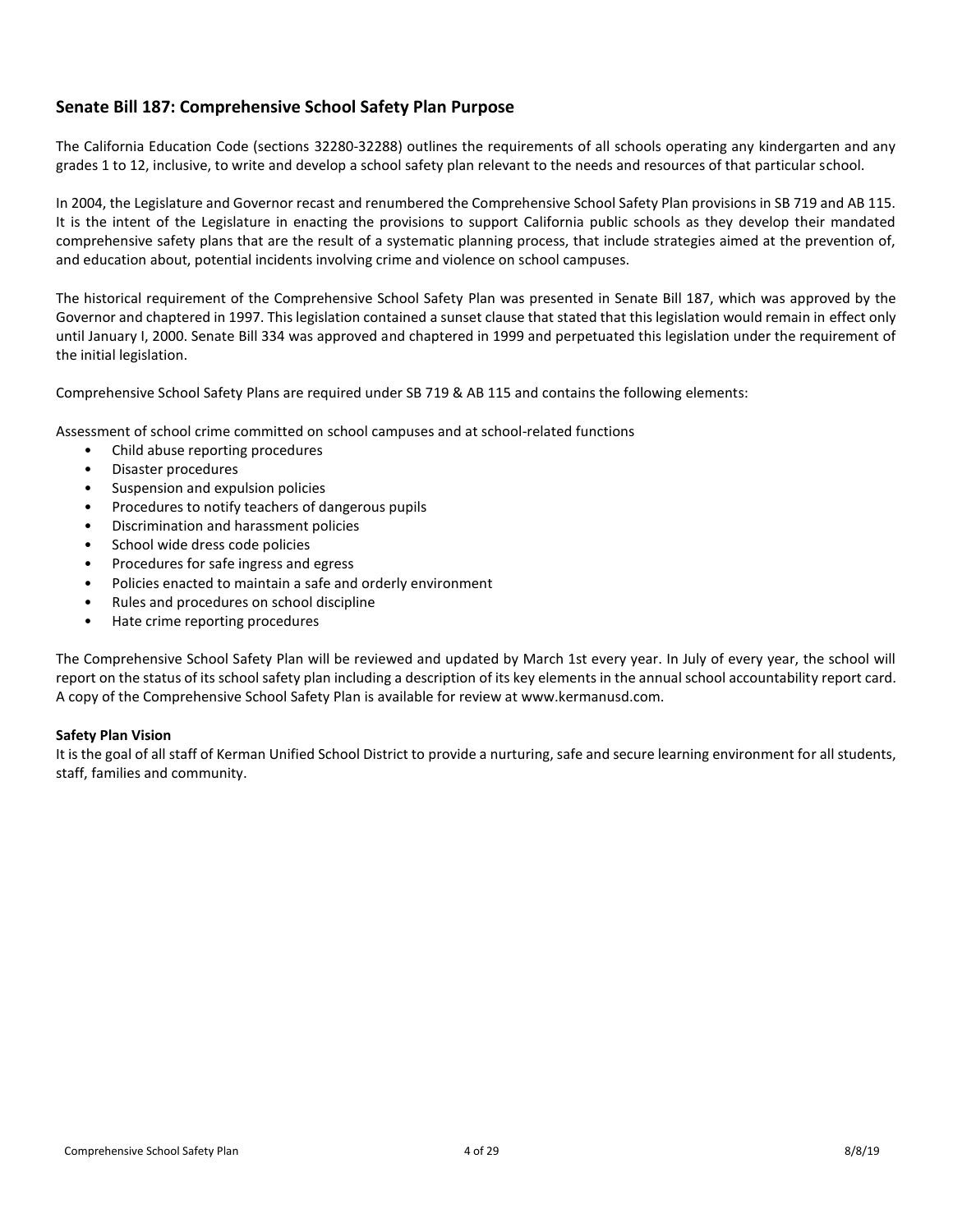# <span id="page-4-0"></span>**Components of the Comprehensive School Safety Plan (EC 32281)**

## **Safety Committee**

The safety committee consists of the principal, assistant principal, teachers, and parent volunteers.

## **Assessment of School Safety**

Kerman Unified School District has a "Safe Schools Plan of Action" in compliance with the District's expectations and procedures. Parents and visitors must sign at the front office to get access to our campus. Classified and Certificated staffs are used to supervise and monitor our students. The school Administration and where available, Campus Security/On Campus Liaison are monitoring recesses and lunch times as well as before and after school.

At Goldenrod Elementary School, the gates are locked promptly at 8:00 a.m. and remain locked until the end of the day bell rings; All visitors must check in at the office and wear a visitor's badge; Staff (including tutors, teachers, and administrators) are visible throughout the campus before school, during recess, at lunch, and after school; Teachers and administrators cover four cross walk areas to ensure safe entry and exit each day.

#### **Strategies and Programs to Provide and Maintain a High Level of Safety (EC 32281(a)1, items A-J)**

- 1. All students and staff members are provided a safe teaching and learning environment.
- 2. All students are safe and secure while at school and to and from school.
- 3. District programs and approved community resources are made available to parents and students
- 4. School provides the educational environment where students, parents, staff, and community members are notified in a manner that is respectful.
- 5. Safety is discussed at our School Site Council meetings in order to ensure implementation of safety strategies or discuss additional concerns.
- 6. Extremely secured campus, highly monitored and records are kept of individuals that visit our school.

#### <span id="page-4-1"></span>**(A) Child Abuse Reporting Procedures (EC 35294.2 [a] [2]; PC 11166)**

1. All suspected child abuse incidents are reported to the county department of social services; child protective services.

2. Each incident is telephoned as well as put on the Social Service Suspected Child Abuse Report (SS8572 rev.7-87) form, and mailed. 3. Police notification by Child Protective Services or school notifies police per directive of Child Protective Services.

## <span id="page-4-2"></span>**(B) Disaster Procedures (EC 35295-35297; GC 8607 and 3100)**

#### **Disaster Plan (See Appendix C-F)**

The dismissal of students from the school shall be governed by the emergency procedures outlined in this procedure guide and consistent with the Initial Response System. However, this policy does not preclude the exercise of professional judgment by an administrator when the circumstances of the situation indicate dismissal to be in the best interest of the student.

- A. Mass panic can be one of the greatest dangers to students. Staff members should remember that in times of stress, students will look for leadership to those who are normally in an authoritative position. REMAIN CALM, size up the situation and take action based on known facts and plans.
- B. Each teacher MUST KEEP THE REGISTER OR ENROLLMENT SHEET OF PUPILS READILY AVAILABLE AT ALL TIMES. The teacher will remain with students until directed otherwise.
- C. A well-prepared and tested plan for prompt and positive protection minimizes injuries and loss of life in a major disaster.
- D. In the absence of orders from the superintendent, each school principal is authorized and directed to implement plans as described herein or take such other action as may be necessary to save lives and mitigate the effects of disasters.
- E. During an emergency period or condition created by disaster occurrence students may only be released to parent, guardian or other adult specified on the Emergency Data Card. THERE SHALL BE NO EXCEPTIONS TO THIS POLICY.

Goldenrod has monthly fire drills, quarterly lockdown drills, and two duck and cover drills each year; Each lockdown drill occurs at different times of the day; All emergency drills are evaluated for effectiveness, and changes are made as needed. Goldenrod will work with the district and KPD. Parents will receive a Connect Ed. call if there is an emergency. The after school program has emergency procedures in place with all staff receiving a print out of how to handle an emergency. Students are also aware of the emergency procedures. Fire drills are also done each month during the after school program.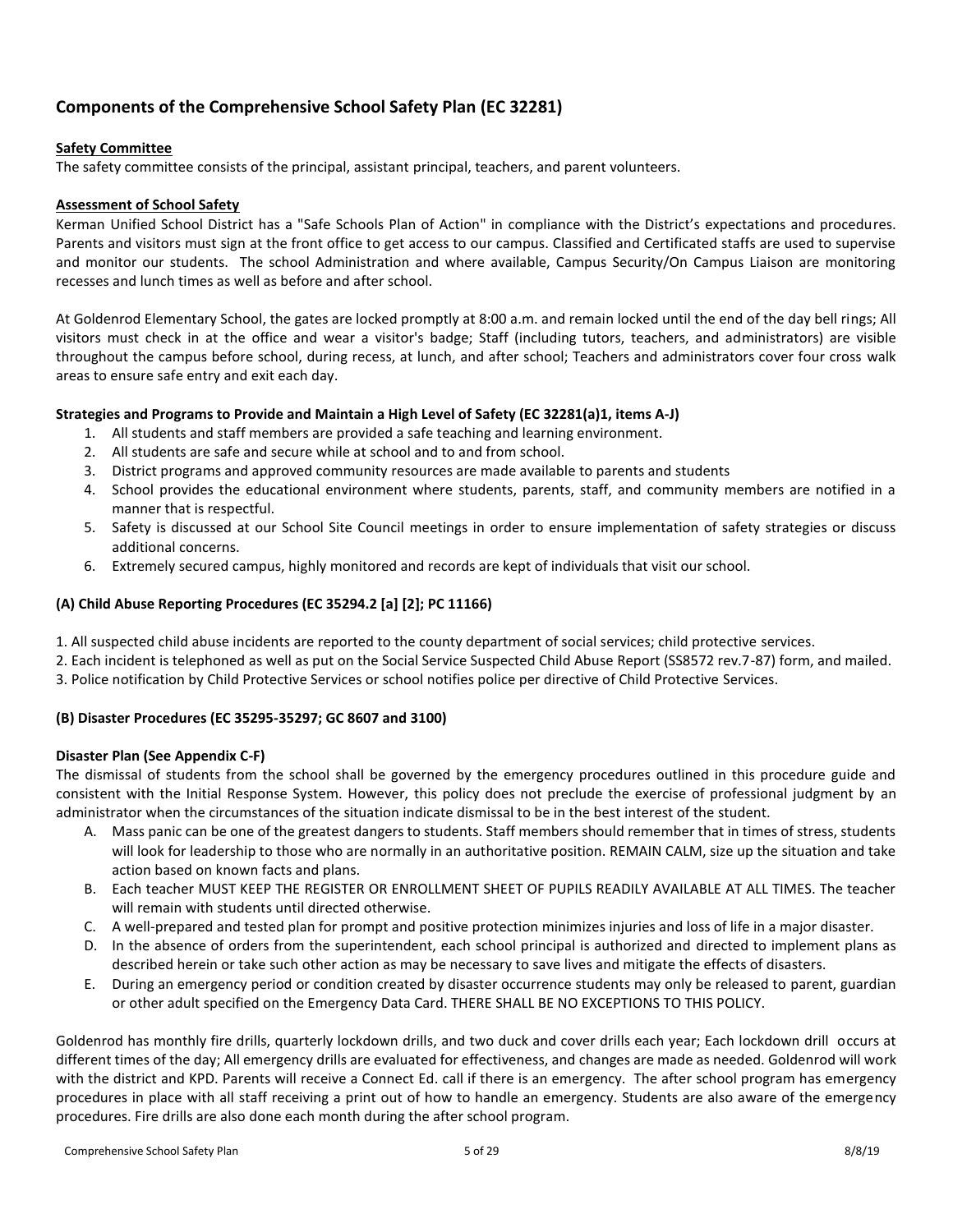## **Public Agency Use of School Buildings for Emergency Shelters**

Procedures are in place to allow a public agency to use school buildings, grounds, and equipment for mass care and welfare shelters during disasters or other emergencies affecting the public health and welfare. The district or county office shall cooperate with the public agency in furnishing and maintaining the services as the district or county office may deem necessary to meet the needs of the community.

## <span id="page-5-0"></span>**(C) School Suspension, Expulsion and Mandatory Expulsion Guidelines**

Refer to the Student Parent Handbook

## <span id="page-5-1"></span>**(D) Procedures to Notify Teachers of Dangerous Pupils (EC 49079)**

Whenever a student is identified as violent or dangerous per E.C. 49079 the teacher will be informed by the Site Administration. The teacher shall keep this information in confidence and must not further disseminate it. However, if the teacher believes that the student is improperly placed (or is an immediate danger) these opinions (and related observations) should be shared with the Site Administration immediately. The Student Study Team, and/or District SARB should be used for referral or added support in such cases. The district office will insure that all appropriate actions are taken to identify, notify and support necessary interventions with regard to violent or dangerous pupils.

## <span id="page-5-2"></span>**(E) Sexual Harassment Policies (EC 212.6 [b])**

Sexual harassment of any student by any employee, student or other person at school or at any school related activity is prohibited. The principal and school staff will ensure that students receive age appropriate information related to sexual harassment. Students must be assured that they need not endure any form of sexual conduct or communication, including harassment because of sexual orientation. They must further be assured that they need not endure, for any reason, any harassment that impairs their educational environment or emotional well-being at school. They must be informed that they should immediately contact the principal or a trusted staff member if they feel they are being harassed.

School Suspension & Expulsion/Due Process: Any student who engages in the sexual harassment of anyone at school or a school related activity shall be subject to disciplinary action up to and including expulsion for all the schools of the Kerman Unified School District.

Failure to Report: Any employee who engages in, permits or fails to report sexual harassment shall be subject to disciplinary action up to and including dismissal. In addition, criminal or civil charges may be brought against the alleged harasser; sexual harassment also may be considered a violation of laws relating to child abuse.

School Reporting Procedure: Staff must immediately report complaints of sexual harassment to the Site Principal and/or the District Office. Staff shall similarly report any such incidents they may observe, even if the harassed student has not complained.

District Complaint Procedure: If a situation involving sexual harassment is not promptly investigated and remedied by the principal or designee, a complaint of harassment may be filed in accordance with the district's uniform complaint procedures or procedures for complaints concerning district employees. The Superintendent or Assistant Superintendent shall determine which procedure is appropriate.

Prohibition Against Retaliatory Behavior: Kerman Unified School District prohibits retaliatory behavior against any complainant or any participant in the complaint process. Information related to a complaint of sexual harassment shall be confidential to the extent possible, and individuals involved in the investigation of such a complaint shall not discuss related information outside the investigation process.

## <span id="page-5-3"></span>**(F) School-wide Dress Code Relating to Gang-Related Apparel (EC 35183)**

All students will be held to the Kerman Unified School District Dress Code Policy. Students who violate the dress code policy will be requested to fix inappropriate clothing, change into loaners, or call home to have proper clothing items brought to school. Parents may be called at home or work to bring appropriate clothing to school.

Gang-Related apparel is defined as apparel that reasonably could be determined to threaten the health and safety of the school environment if it were worn or displayed on a school campus. (Education Code 35294. 1)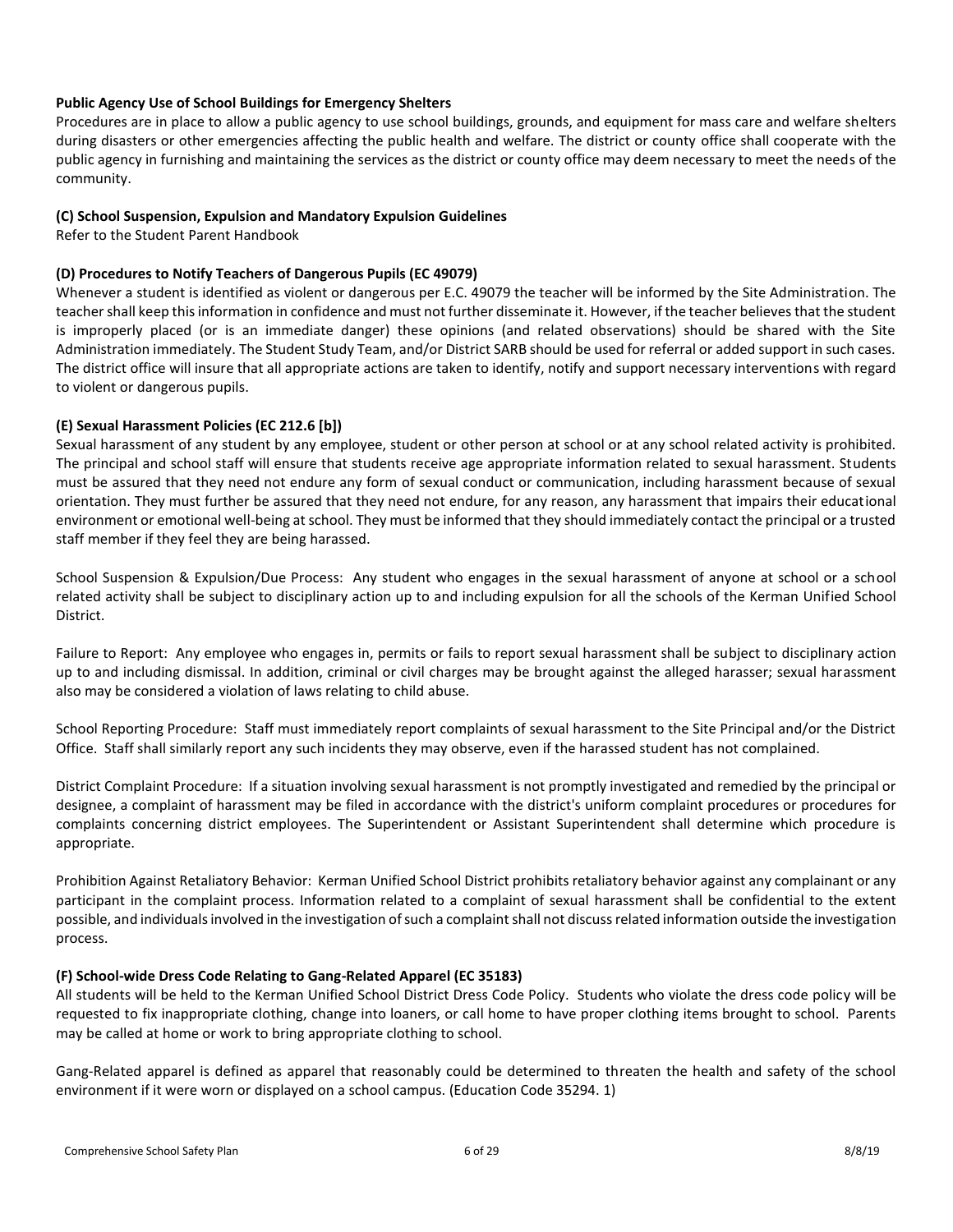California Education Code Title V, Section 302: A pupil who goes to school without proper attention having been given to personal cleanliness or neatness of dress, may be sent home to be properly prepared for school, or shall be required to prepare himself for the schoolroom before entering. Students may not wear clothing or hairstyles that will be disruptive to the educational process.

Refer to the Student Parent Handbook for additional information regarding dress code.

## <span id="page-6-0"></span>**(G) Procedure for Safe Ingress and Egress of Pupils, Parents, and Staff to and from School (EC 35294.2)**

Kerman Unified School District has in place procedures and steps to follow in case of an emergency.

## <span id="page-6-1"></span>**(H) A Safe and Orderly School Environment Conducive to Learning (EC 35294.2)**

## **Component:**

School Discipline; Goldenrod Elementary School has created a school-wide discipline plan in order to communicate high standards and expectations.

## **Opportunity for Improvement:**

Maintaining a consistent discipline program throughout the school that holds students accountable for their behavior.

| <b>Objectives</b>                                                                                                                                                          | <b>Action Steps</b>                                                                                          | <b>Resources</b>                         | <b>Lead Person</b>                                                                                            | Evaluation                             |
|----------------------------------------------------------------------------------------------------------------------------------------------------------------------------|--------------------------------------------------------------------------------------------------------------|------------------------------------------|---------------------------------------------------------------------------------------------------------------|----------------------------------------|
| Creating a consistent<br>discipline program that<br>promotes positive<br>behavior school wide.                                                                             | Implemented PBIS (Positive<br><b>Behavioral Interventions</b><br>and Supports) program<br>school wide.       | Program materials<br>from FCSS for PBIS. | Principal, Assistant principal,<br>school psychologist, school<br>counselor, teacher members<br>of PBIS team. | Self-evaluation of<br>discipline data. |
| <b>Expectations of behavior</b><br>are taught, posted, and<br>expected throughout all<br>school sections<br>(cafeteria, library,<br>hallways, computer lab,<br>classroom). | Posters are located in each<br>classroom and other school<br>location. Explicitly teach the<br>expectations. | <b>PBIS materials</b>                    | Principal, Assistant principal,<br>school psychologist, school<br>counselor, teacher PBIS<br>team members.    | Discipline data                        |

## **Component:**

Bullying Policy: Goldenrod follows bullying policies set forth by Kerman Unified School District to ensure that any act of bullying is addressed appropriately in a timely manner.

## **Opportunity for Improvement:**

Ensure that bullying is not tolerated in any way at Goldenrod Elementary School.

| <b>Objectives</b>                                                                      | <b>Action Steps</b>                                                            | <b>Resources</b>                                                               | <b>Lead Person</b>                                                                 | <b>Evaluation</b>                         |
|----------------------------------------------------------------------------------------|--------------------------------------------------------------------------------|--------------------------------------------------------------------------------|------------------------------------------------------------------------------------|-------------------------------------------|
| Educate the students and I School assemblies and<br>parents about what<br>bullying is. | presentations in the<br>classroom. Presentations<br>at SSC, ELAC and meetings. | Anti-bullying materials,<br>Online Bullying<br>Lessons, Assemblies,<br>and KPD | Principal, Assistant<br>Principal, School Counselor<br>and teachers                | Data on number of<br>reports of bullying. |
| Investigate any<br>accusation of bullying<br>and follow up.                            | Utilize the District Bullying<br>Policy                                        | <b>District Bully Policy</b>                                                   | Principal, assistant<br>principal, school<br>psychologist, and school<br>counselor | Data on number of<br>reports of bullying. |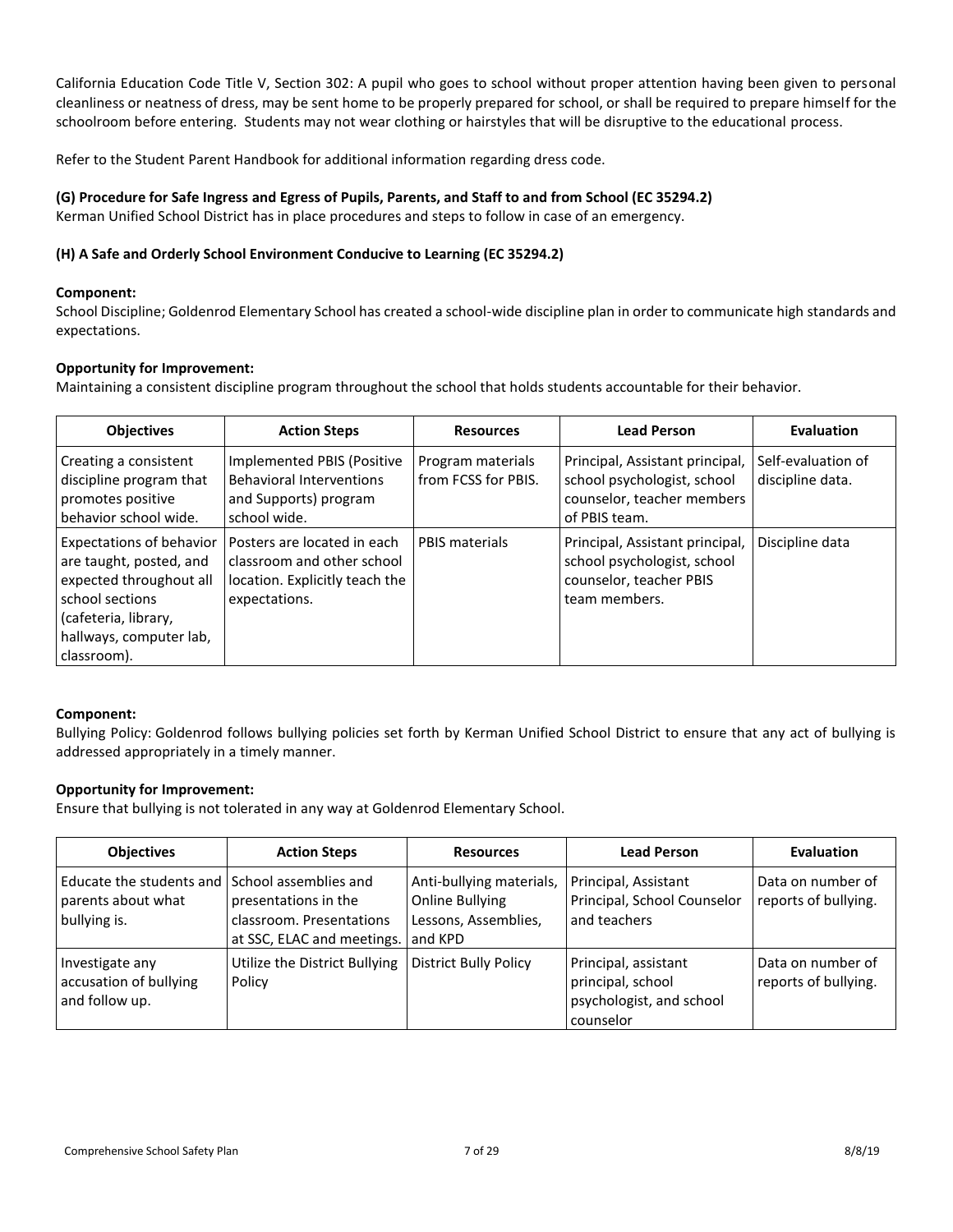| <b>Objectives</b>                                                                              | <b>Action Steps</b>                                              | <b>Resources</b>                                                     | <b>Lead Person</b>                                                                                | <b>Evaluation</b>                                                             |
|------------------------------------------------------------------------------------------------|------------------------------------------------------------------|----------------------------------------------------------------------|---------------------------------------------------------------------------------------------------|-------------------------------------------------------------------------------|
| Provide interventions for<br>students accused of<br>bullying to help change<br>their behavior. | Set up social skills groups<br>meetings for at-risk<br>students. | <b>Curriculum Resources</b><br>such as "Don't Spend<br>Me" are used. | school psychologist, school<br>counselor, principal,<br>assistant principal,<br>classroom teacher | Data on individual<br>students who attend<br>social skills group<br>meetings. |

#### **Component:**

Safe Physical Environment: The staff at Goldenrod assures that each student has a safe physical environment.

#### **Opportunity for Improvement:**

Ensure that students are physically safe from the time they arrive at school until they leave the campus at the end of the day.

| <b>Objectives</b>                                                                                                                                                                     | <b>Action Steps</b>                                                                                                                                    | <b>Resources</b>                                                                  | <b>Lead Person</b>                | <b>Evaluation</b>                                         |
|---------------------------------------------------------------------------------------------------------------------------------------------------------------------------------------|--------------------------------------------------------------------------------------------------------------------------------------------------------|-----------------------------------------------------------------------------------|-----------------------------------|-----------------------------------------------------------|
| Staff members will<br>provide safe arrival to<br>and exit from school<br>each day by serving as<br>crossing guards at the<br>four main entries into<br>the campus.                    | Maintain a crossing<br>guard schedule.                                                                                                                 | Schedule; radios to<br>ensure communication<br>with office and<br>administration. | Principal                         | Data on accidents to and<br>from school                   |
| Staff members will<br>actively supervise<br>students in the cafeteria<br>and on the yard during<br>school breaks (before<br>school, recess, lunch,<br>and after school).              | Maintain a duty<br>schedule.                                                                                                                           | Duty schedule; radios for<br>communication with<br>office/administration          | Principal                         | Data on accidents or<br>incidents during school<br>breaks |
| The staff members will<br>ensure that any physical<br>safety concerns are<br>repaired immediately.<br>(e.g., icy yard, hole in<br>the grass, broken<br>playground equipment,<br>etc.) | Schedule monthly safety<br>walks of the school with<br>the custodial team;<br>instruct staff members<br>to write a work order for<br>any safety issue. | Work orders                                                                       | Principal, site lead<br>custodian | Data from monthly<br>safety walkthroughs                  |

#### <span id="page-7-0"></span>**(I) School Discipline Rules and Consequences (EC 35291 and EC 35291.5)**

#### **Goldenrod Elementary School Student Conduct Code**

The School Rules and Procedures were developed and adopted in accordance with California Education Code 35291.5. This document represents the collaborative efforts of teachers, parents and other school staff and administration. These rules and procedures are intended as guidelines for enhancing the instructional climate and personal safety.

#### **Conduct Code Procedures**

Refer to the Student Parent Handbook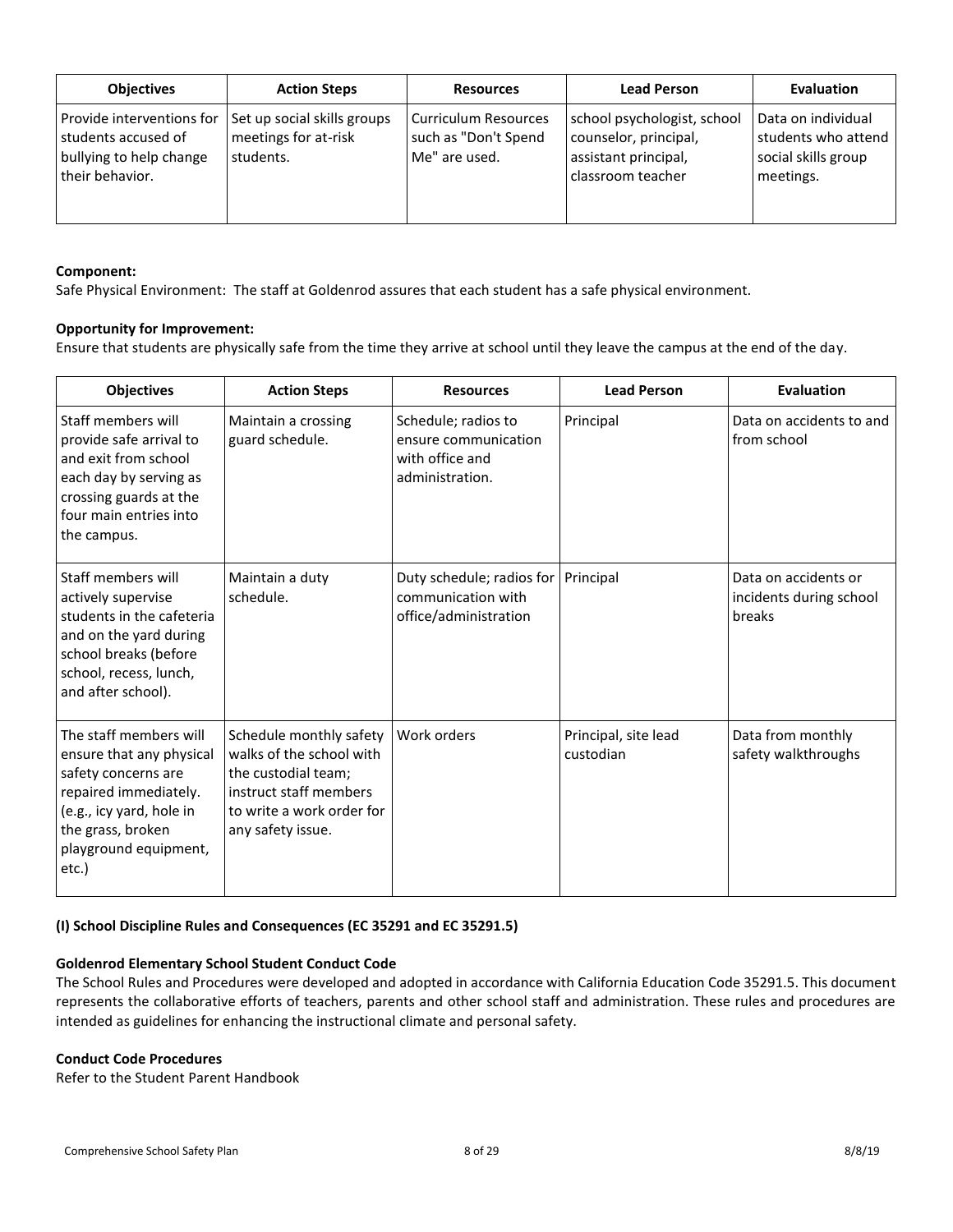## <span id="page-8-0"></span>**(J) Hate Crime Reporting Procedures and Policies**

Students are expected to respect all others while on school grounds or while participating in school activities. Any student engaging in hate-motivated behavior will be subject to the school discipline policies in accordance with the district policies and guidelines.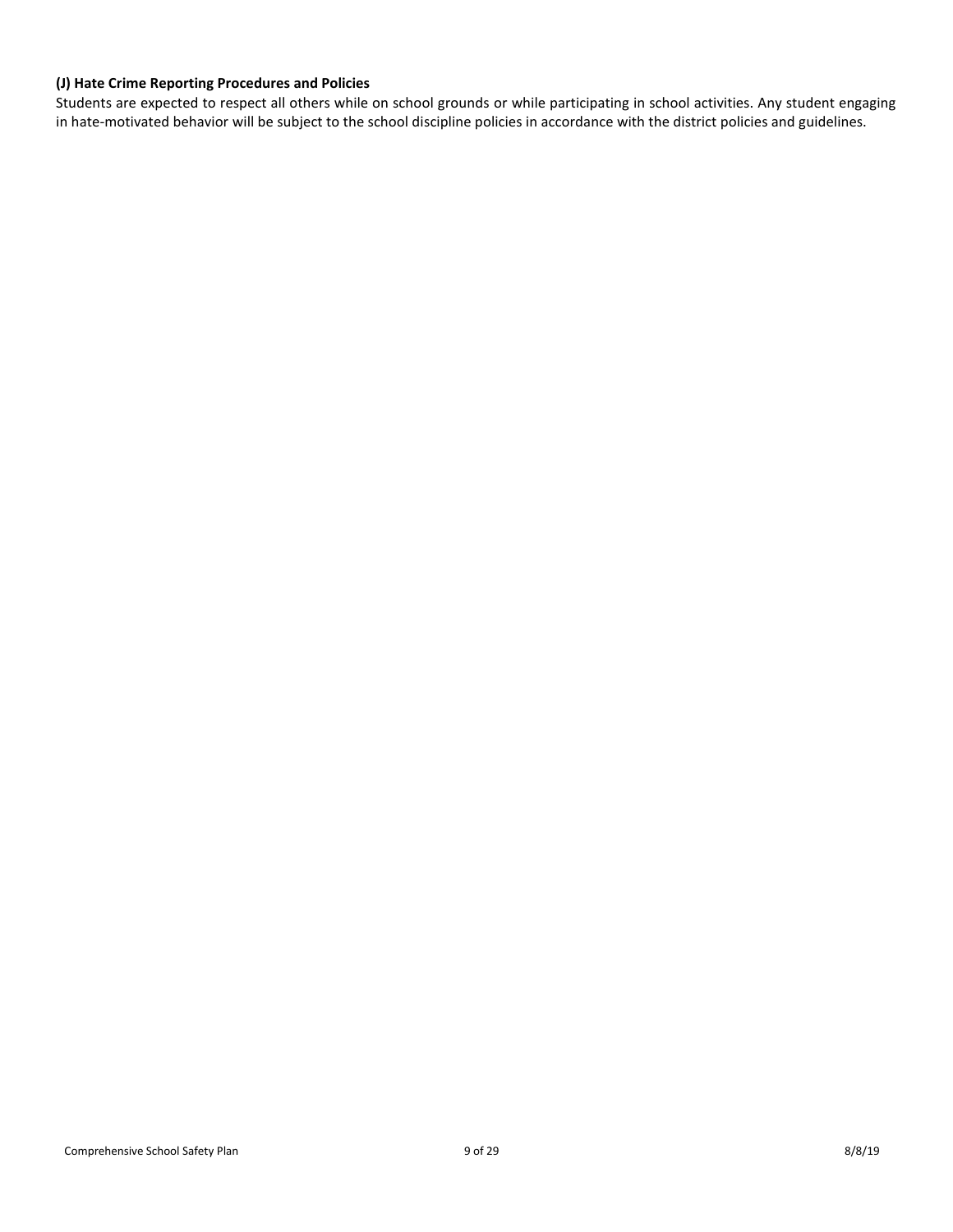# <span id="page-9-0"></span>**Safety Plan Review, Evaluation and Amendment Procedures**

The school site safety plan will be reviewed, evaluated, and approved by the School Site Council each year. It will also be shared with the staff for review. Any changes/amendments in the plan must be approved by the School Site Council.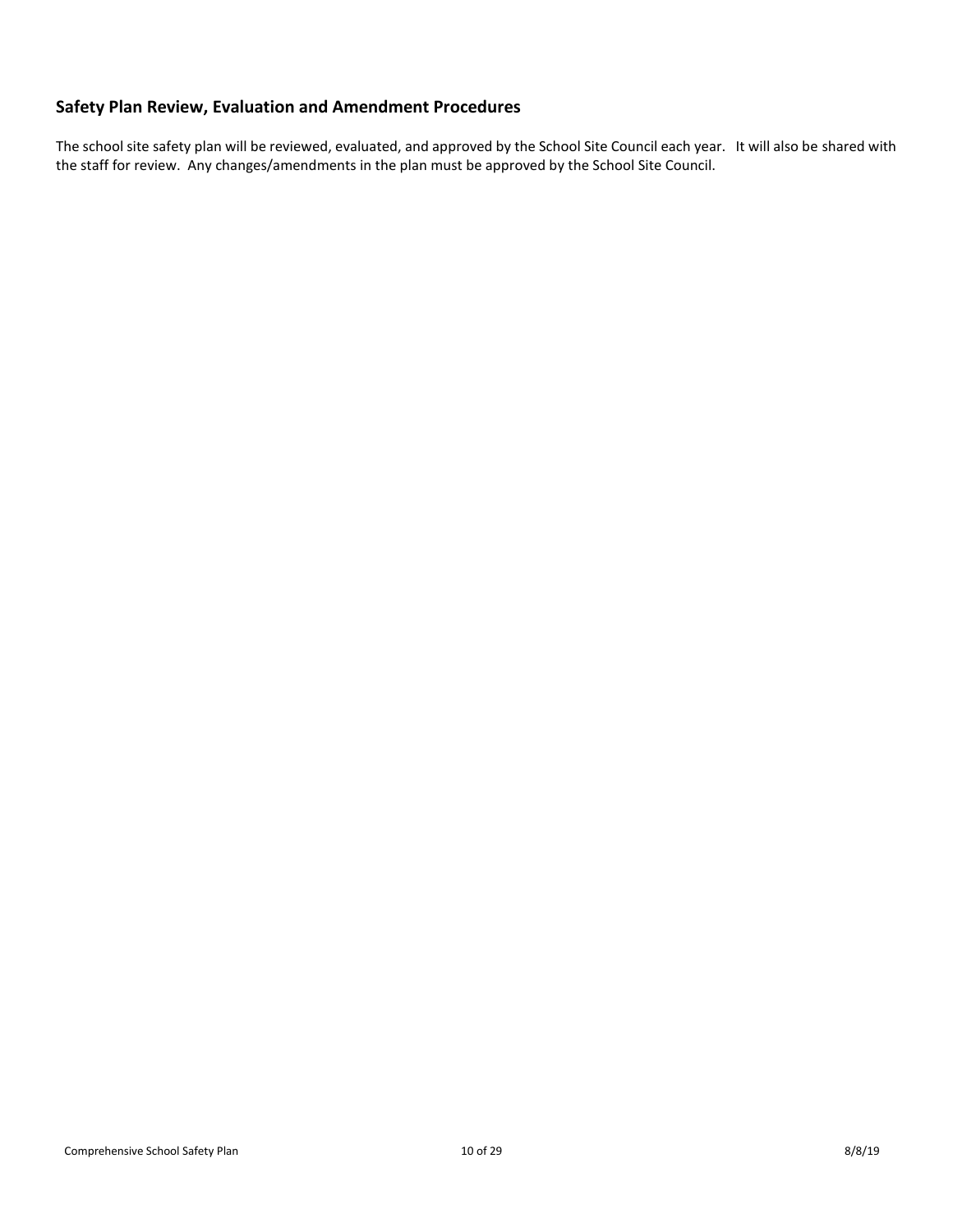# <span id="page-10-0"></span>**Safety Plan Appendices**

| Academic Year: | 2018-2019 | LEA.    | Kerman Unified               | User ID: | maria.lomeli@kermanusd.com |
|----------------|-----------|---------|------------------------------|----------|----------------------------|
|                |           | School: | Goldenrod Elementary-0123596 |          |                            |

| <b>School Code</b> | <b>School Name</b>          | <b>Most Severe Offense</b>                         | <b>Incident Count</b> |
|--------------------|-----------------------------|----------------------------------------------------|-----------------------|
| 0123596            | <b>Goldenrod Elementary</b> |                                                    |                       |
|                    |                             | 501-Caused Attempted or Threatened Physical Injury |                       |
|                    |                             | 504-Used Force or Violence                         | 8                     |
|                    |                             | 511-Disruption, Defiance                           | 5                     |
|                    |                             | <b>TOTAL</b>                                       | 14                    |
| <b>Total</b>       |                             |                                                    |                       |
|                    |                             | 501-Caused Attempted or Threatened Physical Injury |                       |
|                    |                             | 504-Used Force or Violence                         | 8                     |
|                    |                             | 511-Disruption, Defiance                           | 5                     |
|                    |                             | <b>TOTAL</b>                                       | 14                    |

| All $(K-6th)$<br>Grade:<br>Ethnicity/Race:<br><b>IEnrollment Status:</b><br>ALL-<br>ALL-<br>ALL<br><b>IGender:</b> |  |
|--------------------------------------------------------------------------------------------------------------------|--|
|--------------------------------------------------------------------------------------------------------------------|--|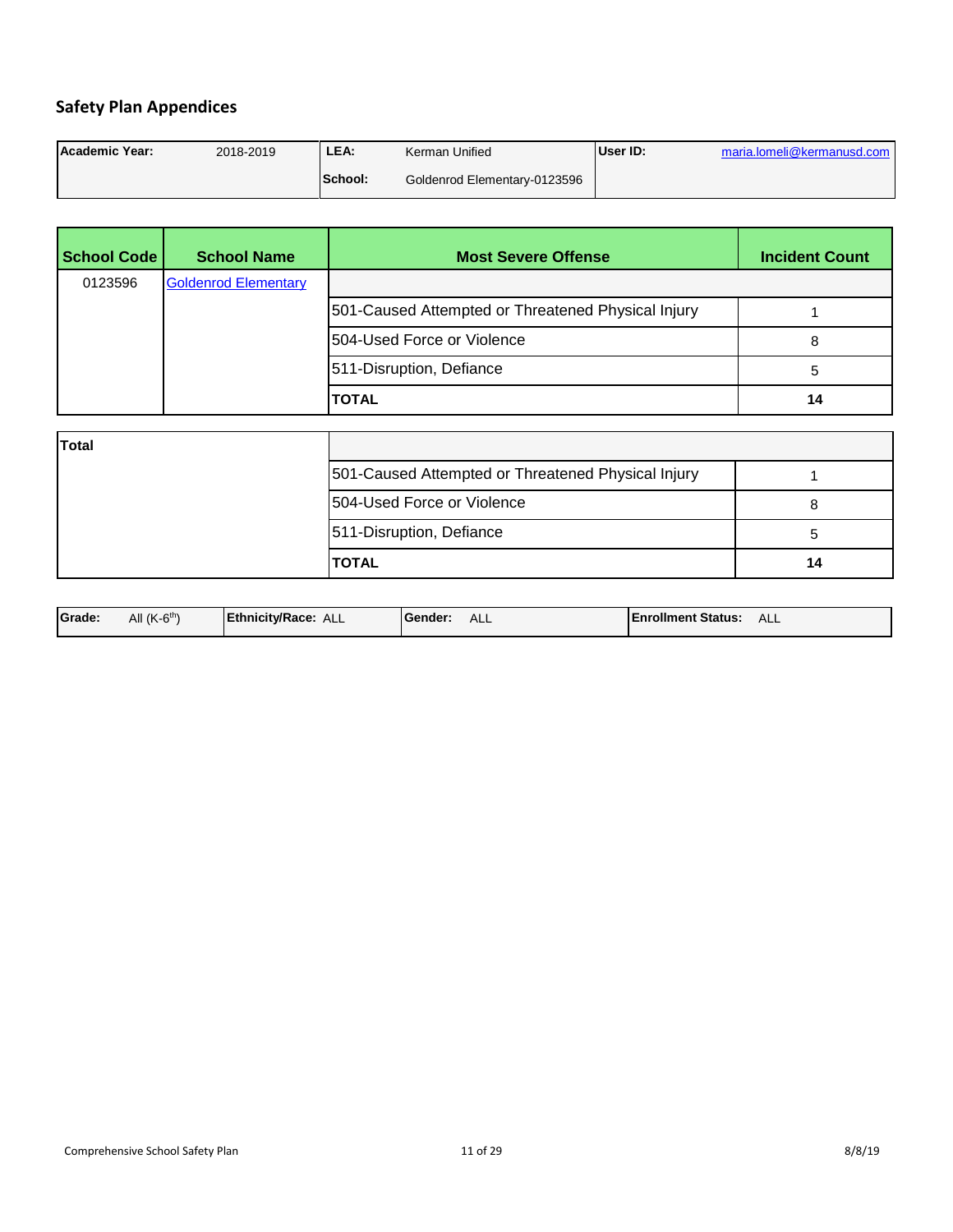#### **SCHOOL-WIDE DISCIPLINE POLICIES AND PROCEDURES**

Kerman Unified School District has a comprehensive discipline policy. Without a school-wide discipline policy, it is difficult for students to know what is expected, and it is difficult for teachers to know how to handle problems. While effective discipline occurs within each classroom, an effective school-wide discipline provides the entire school with common expectations for student behavior and consistent guidelines for dealing with misbehavior. All disciplinary consequences are in accordance with the Education Code of the State of California.

Parents, community, and the Kerman Unified School District have worked together to provide students with staff, buildings, and equipment to help prepare students for a future of success. Kerman Unified School District is committed to giving students the best education possible and knows students will take special pride in keeping the school a showplace of educational opportunity. Students are expected to assume the responsibilities listed below:

- 1. Attend class regularly.
- 2. Be in the assigned seat with all necessary materials when the tardy bell rings.
- 3. Treat every student and teacher with respect.
- 4. Follow the specific rules in each class.
- 5. Have pride and help maintain all school buildings and all school equipment and materials.

#### *Message/deliveries for students will not be accepted during instructional time unless the Principal deems it an emergency.*

Campus Rules:

- Students will treat other students, parents, staff, and visitors with courtesy and respect and respond quickly and obediently to supervising adults.
- Students will treat all school property and the property of others with respect.
- Students will remain at school throughout the day unless properly signed out by parents or others specified on the emergency card. Students will check in through the office upon return.
- Students are allowed to use the restrooms before and after school and during all recesses, or during class time with a pass from the teacher. Students should not be in the restrooms under any other circumstances. Loitering in the restrooms will not be tolerated.
- Students will walk on all concrete areas, unless directed otherwise by an adult supervisor.
- Students will use all playground equipment (i.e., balls, bats, jump ropes, swings, etc.) as it was designed and intended, unless directed otherwise by an adult supervisor. Misuse of equipment shows disrespect for property. Equipment being transported between rooms and playing areas will be carried appropriately and not dragged, bounced, kicked, or thrown.
- Students will refrain from speaking or writing inappropriate language (profanity or vulgarity) or displaying inappropriate drawings, lettering, or pictures (pornography, gang style symbolism, alcohol, tobacco, or drug related symbols, etc.). Such displays show disrespect for others.
- Soft drinks, gum, seeds, and spices are not allowed at school.
- Baseball mitts clearly marked with the owners name, marbles, jacks, and Chinese jump ropes may be brought from home and used where and when as directed by the adult supervisors. Marbles may not be played for keeps.
- With permission of their parents/guardians, students may ride bicycles, skate boards, scooters, roller skates, or other devices to school. All such devices should be clearly marked with the name of the student and students should wear the appropriate safety equipment. Bicycles and scooters must be walked on campus and locked in the bicycle racks; all other devices must be turned in to the office or designated area for security during the day. The school assumes no liability for any such equipment or devices or for injuries resulting from their use.
- Cell phones may be brought to school but must remain off throughout the school day. Texting and camera/video functions may not be activated during the school day, unless prior permission from the principal has been given. The school is not responsible for damaged, lost or stolen phones. Cell phones may be kept in the office until the end of the school day.
- Students will not engage in pushing, shoving, hitting, fighting, spitting on others, threatening, intimidating, or verbally abusing others. Besides showing disrespect, such behavior is in violation of Education Code 48900 and will be treated as a serious violation.
- Playing cards, toys and/or electronic, battery operated games or devices, yo-yos, tops, and lasers must be left at home unless teachers request an item be brought for classroom purposes. The school is not responsible for any loss or breakage of toys brought on campus. Personal sports equipment, soccer balls, bats or baseballs must not be brought to school unless given special permission by the classroom teacher or principal. Unauthorized items will be taken away from students.
- Students are not permitted to have Permanent Markers and Sharpie Pens on campus.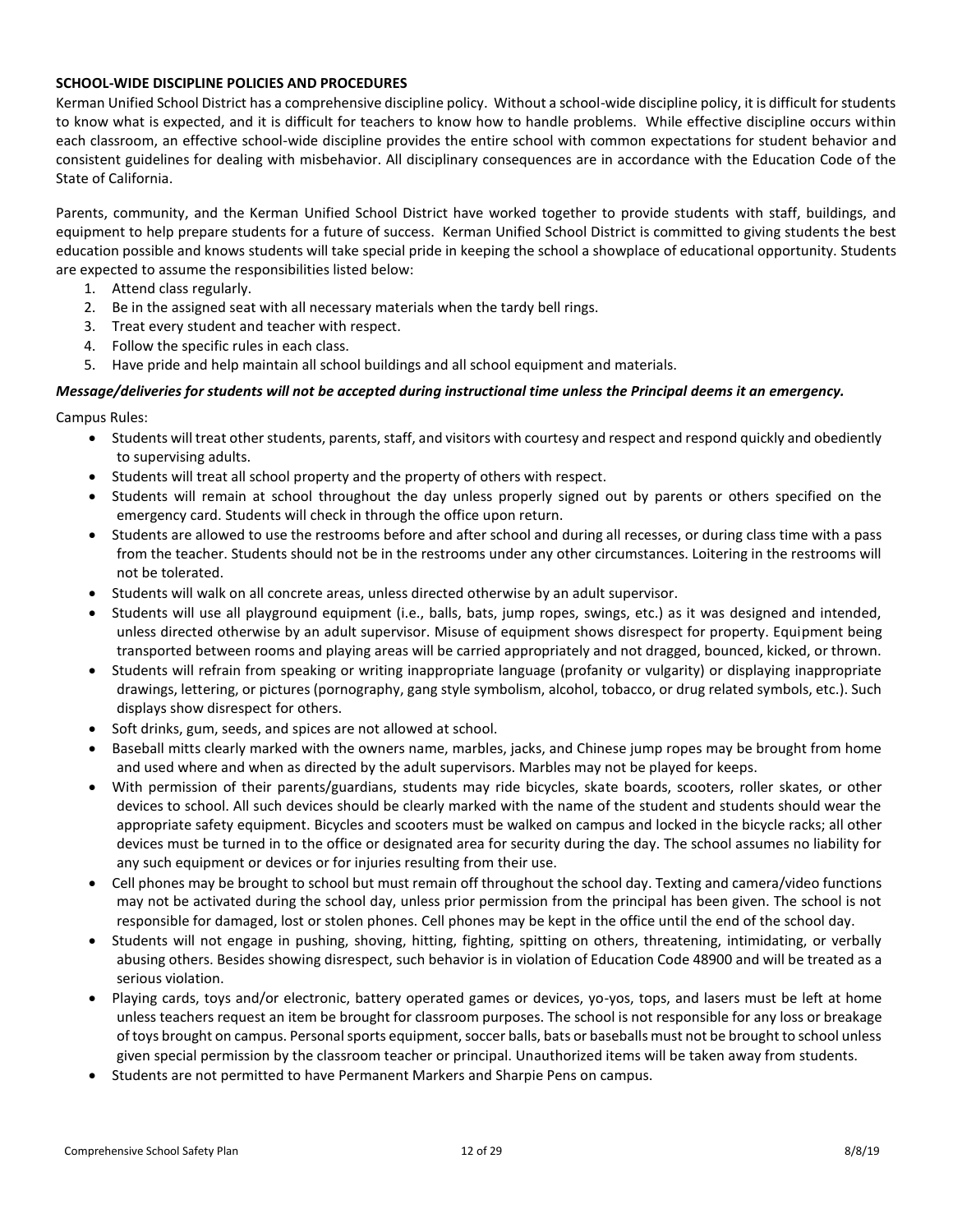# <span id="page-12-0"></span>**Emergency Contact Numbers**

# **Utilities, Responders and Communication Resources**

| <b>Type</b>            | Vendor                                                         | <b>Number</b>          |
|------------------------|----------------------------------------------------------------|------------------------|
| <b>School District</b> | Superintendent - Robert Frausto                                | $(559)$ 843 - 9016     |
| <b>School District</b> | Assistant Superintendent Personnel - Mark Ruiz                 | $(559)$ 843 - 9003     |
| <b>School District</b> | Assistant Superintendent CBO - Kraig Magnussen                 | $(559)$ 843 - 9004     |
| <b>School District</b> | Assistant Superintendent Educational Services - Pam Millspaugh | $(559)$ 843 - 9026     |
| <b>School District</b> | Director State & Federal Programs - Gordon Pacheco             | $(559)$ 843 - 9051     |
| <b>School District</b> | Director State & Federal Programs - Pam Sellick                | (559) 843 - 9057       |
| <b>School District</b> | Director Pupil Personnel Services - Melissa Andresen           | (559) 843 - 9036       |
| <b>School District</b> | Director Maintenance & Operations - Jock Millspaugh            | (559) 843 - 9031       |
| <b>School District</b> | Director of Information & Technology - Margarita Aguilar       | (559) 843 - 9081       |
| <b>School District</b> | Principal Kerman High School - Matthew Toews                   | (559) 843 - 9701       |
| <b>School District</b> | Principal Kerman Middle School - Margaret Nichols              | (559) 843 - 9601       |
| <b>School District</b> | Principal Goldenrod Elementary School - Mandi Guizar           | (559) 843 - 9501       |
| <b>School District</b> | Principal Kerman Floyd Elementary - Gabe Melgoza               | (559) 843 - 9401       |
| <b>School District</b> | Principal Liberty Elementary School - Sandeep Jaspal           | (559) 843 - 9301       |
| <b>School District</b> | Principal Sun Empire Elementary - Diane Lira                   | (559) 843 - 9201       |
| <b>School District</b> | Principal Enterprise High School - Rebecca Sanchez             | (559) 843 - 9581       |
| Law Enforcement        | Kerman Police Department                                       | 911 / (559) 846 - 8800 |
| Law Enforcement        | Fresno County Sheriff's Department                             | 911 / (559) 488 - 3111 |
| Law Enforcement        | California Highway Patrol                                      | 911 / (559) 441 - 5400 |
| <b>Fire Department</b> | North Central Fire Department                                  | 911 / (559) 275 - 5531 |
| Paramedics             | American Ambulance                                             | 911                    |
| Hospitals              | Fresno Community Medical Center                                | $(559)$ 459 - 6000     |
| Hospitals              | Valley Children's Hospital                                     | (559) 353 - 3000       |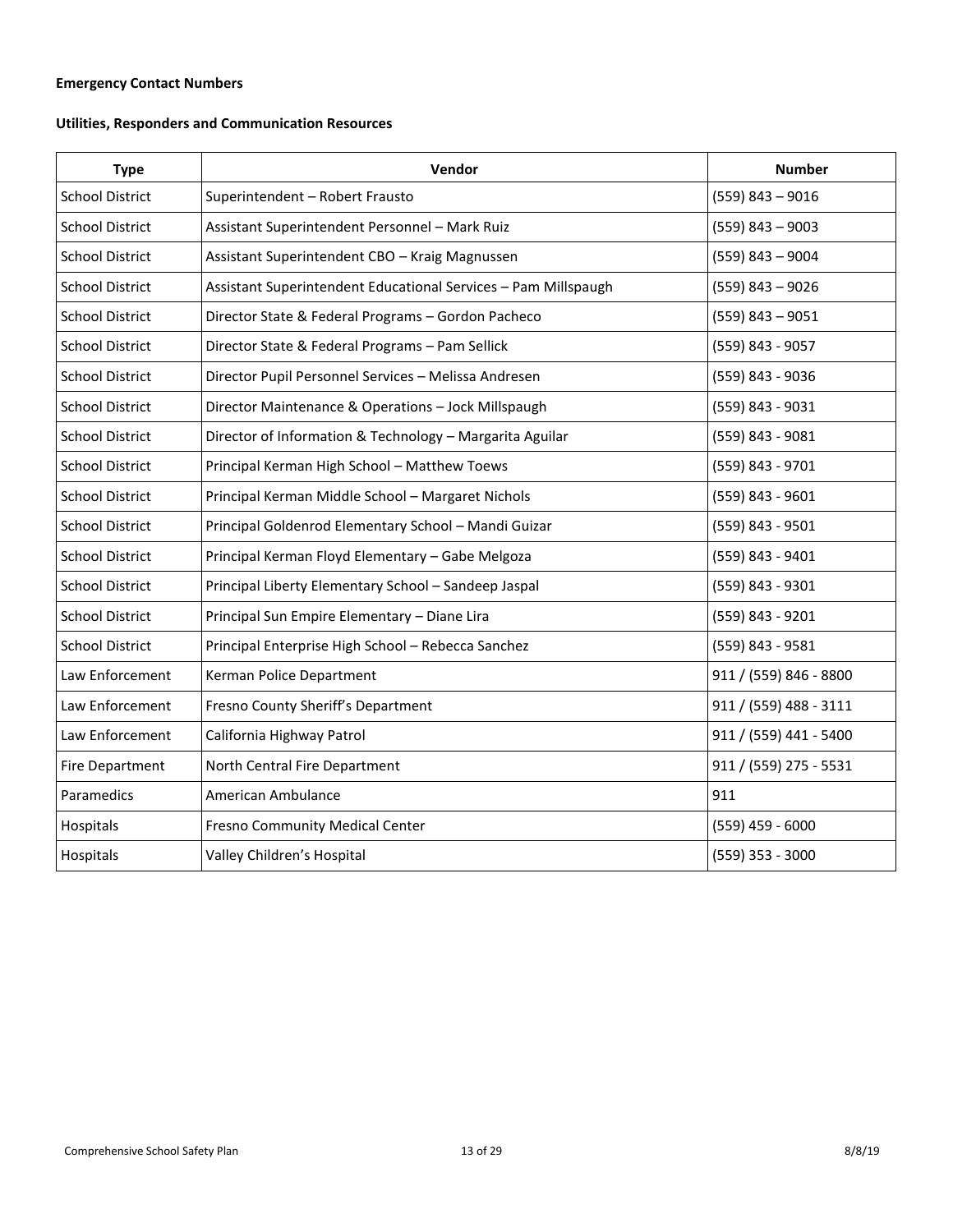## <span id="page-13-0"></span>**Safety Plan Review, Evaluation and Amendment Procedures**

Each Site will review and discuss the Safety Plan with staff prior to reviewing and discussing the Safety Plan with their School Site Council. The Safety Plan will be updated and approved prior to March 1st of each year for the following school year.

| <b>Activity Description</b><br>(i.e. review steps, meetings conducted, approvals, etc) | Date and Time                                            | <b>Attached Document</b><br>(description and location)                                                                                             |
|----------------------------------------------------------------------------------------|----------------------------------------------------------|----------------------------------------------------------------------------------------------------------------------------------------------------|
| Safety Plan reviewed at the Staff Meeting                                              | Ongoing throughout the<br>School Year<br>(August - June) | Meeting notes and sign in sheet are<br>maintained in a binder in the principal's<br>office. Copies are also sent to State and<br>Federal Programs. |
| Safety Plan reviewed at the School Site Council Meeting                                | Annually Each Year<br>(January or February)              | Meeting notes and sign in sheet are<br>maintained in a binder in the principal's<br>office. Copies are also sent to State and<br>Federal Programs. |
| Safety Plan approved at the School Site Council Meeting                                | Annually Each Year<br>(January or February)              | Meeting notes and sign in sheet are<br>maintained in a binder in the principal's<br>office. Copies are also sent to State and<br>Federal Programs. |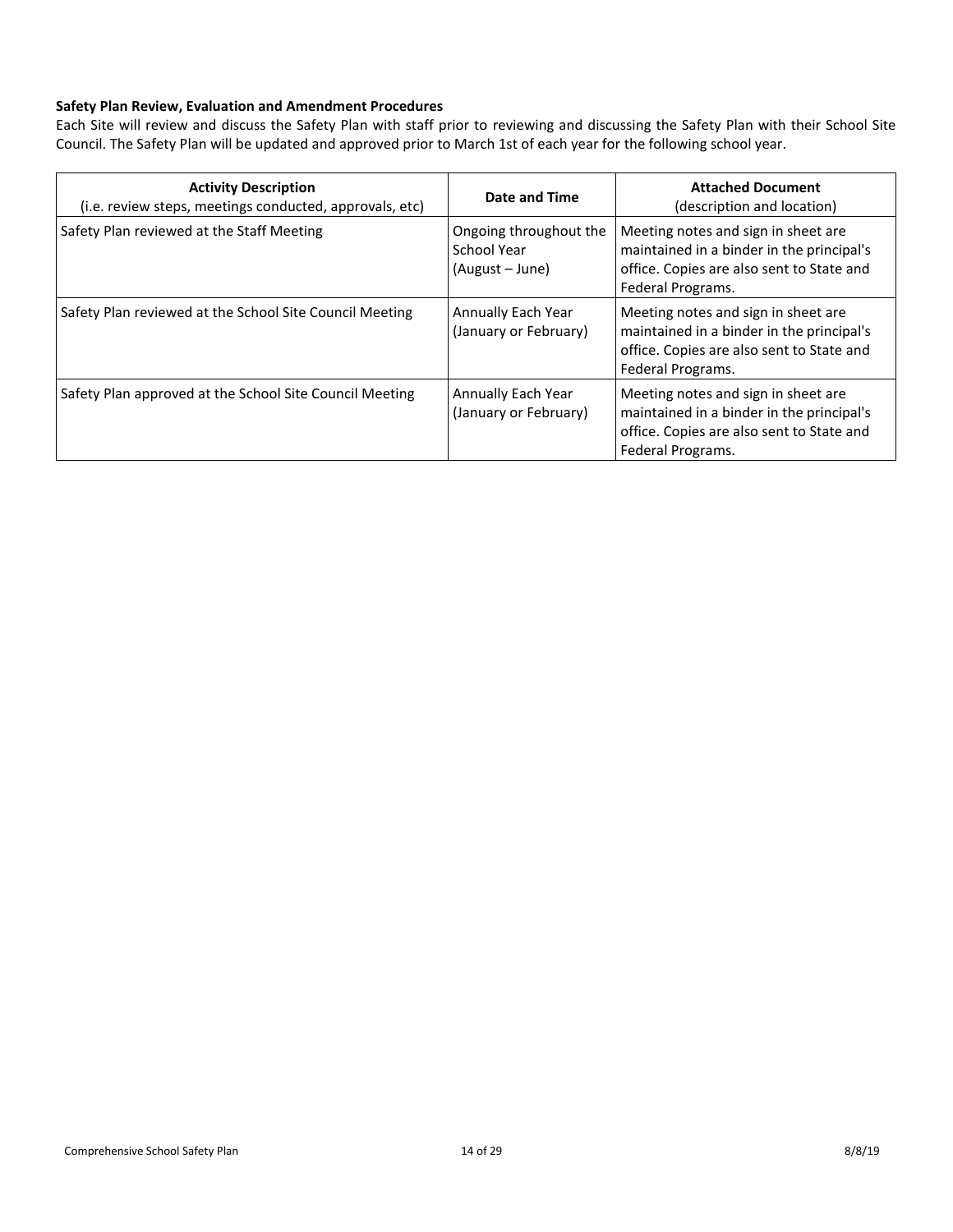**Goldenrod Elementary School Incident Command System**

<span id="page-14-0"></span>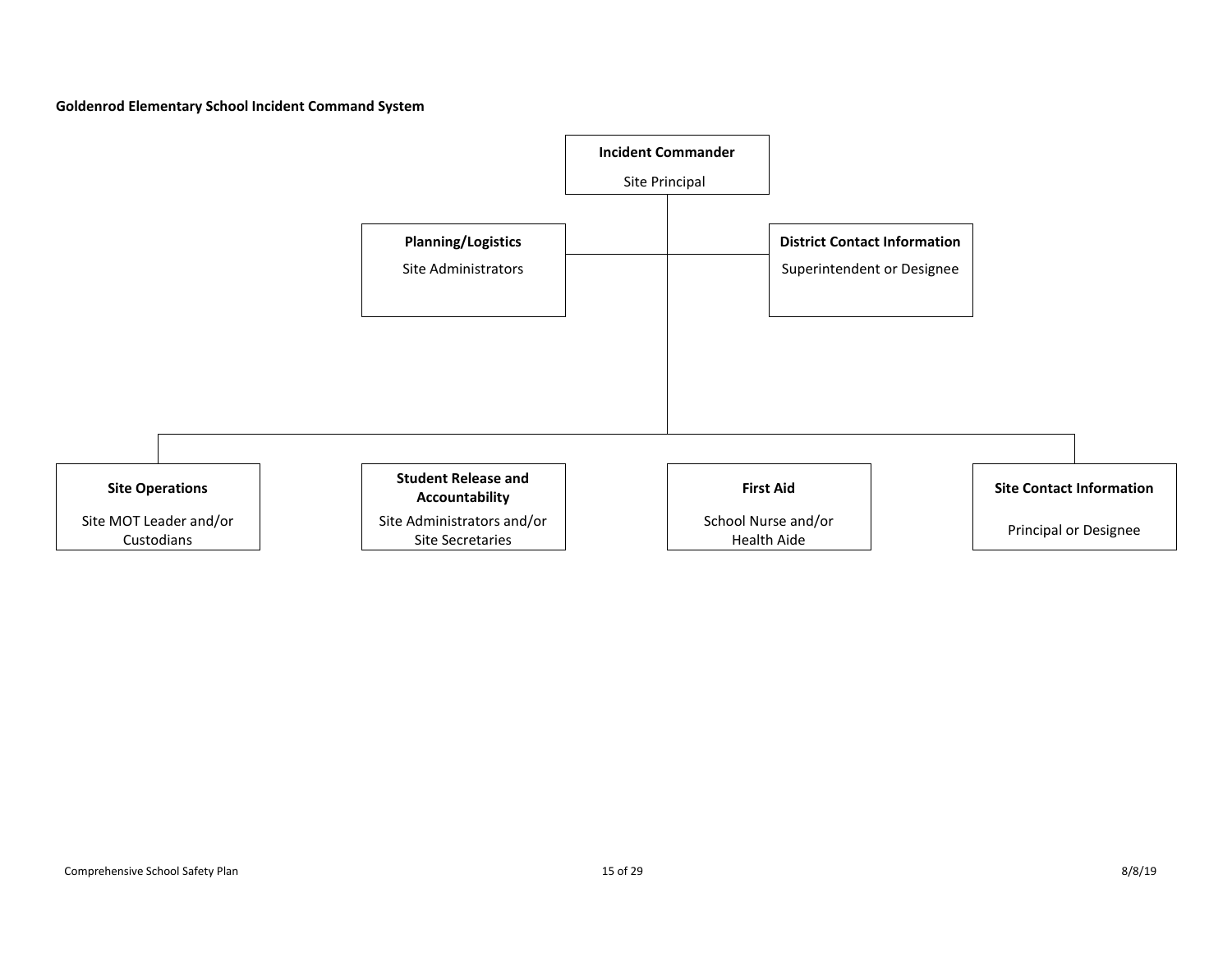#### <span id="page-15-0"></span>**Incident Command Team Responsibilities**

#### **Standardized Emergency Response Management System Overview**

The California Standardized Emergency Management System (SEMS) is designed to centralize and coordinate emergency response through the use of standardized terminology and processes. This greatly facilitates the flow of information and resources among the agencies participating in response to an emergency. SEMS consists of seven functions:

#### **Incident Commander**

The incident commander will oversee any school emergencies and relay any needed information to the District Office and parents. Parents will be kept informed via the Connect Ed system.

#### **Planning/Logistics**

The planning/logistics team will be lead by the assistant principal. This team will evaluate each emergency drill to determine how it can be improved so that the school is well prepared for any real emergencies.

#### **District Contact Information**

The District Office will be kept informed of the situation and relay any needed information to the appropriate agencies.

#### **Site Operations**

The lead custodian will take charge of any site operations as needed.

#### **Student Release and Accountability**

The senior secretary and attendance secretary will be in charge of student release and accountability.

#### **First Aid**

The LVN and health clerk will be in charge of any needed first aid until any outside services arrive.

#### **Site Contact Information**

The site contact information will be the number in which parents can call to find out updated information. Parents will be kept informed via the Connect Ed system with information as to where to call for updates.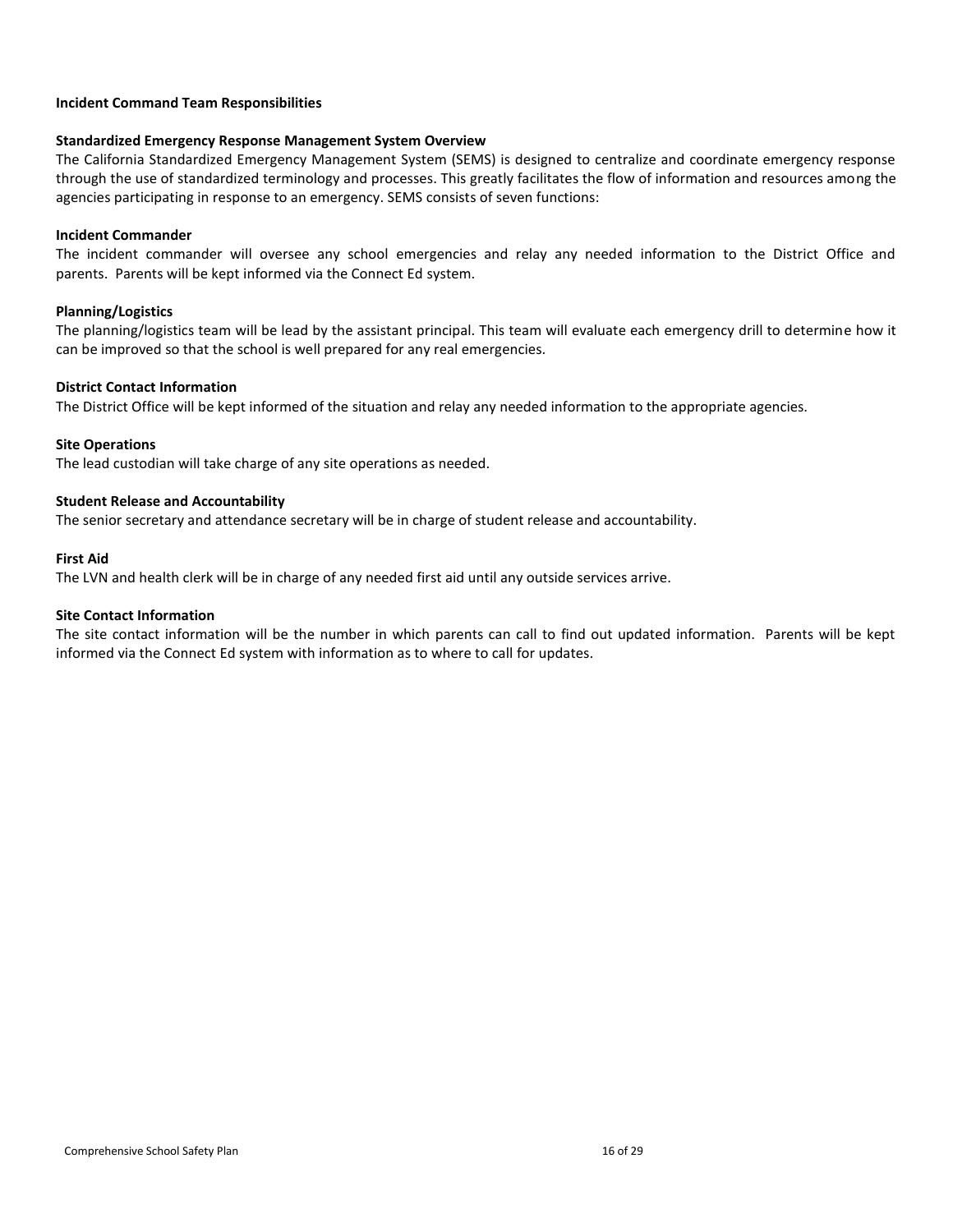#### <span id="page-16-0"></span>**Emergency Response Guidelines**

## <span id="page-16-1"></span>**Step One: Identify the Type of Emergency**

The principal will determine the type of the emergency with the advisement from other office staff members.

#### <span id="page-16-2"></span>**Step Two: Identify the Level of Emergency**

The level of emergency will be determined, setting forth the necessary next steps.

#### <span id="page-16-3"></span>**Step Three: Determine the Immediate Response Action**

The decision will be made in terms of who to call (police, fire department) and how to keep students safe (lockdown, evacuation).

#### <span id="page-16-4"></span>**Step Four: Communicate the Appropriate Response Action**

The District Office will be informed immediately. A Connect Ed call will be sent out to the parents if necessary.

#### <span id="page-16-5"></span>**Emergency Response Guidelines including adaptations for pupils with disabilities**

Kerman Unified's plan includes procedures ensuring the full participation of students and staff with special needs and disabilities through the planning and implementation of mitigation, preparedness, response and recovery strategies as part of the overall management of school emergencies and disasters.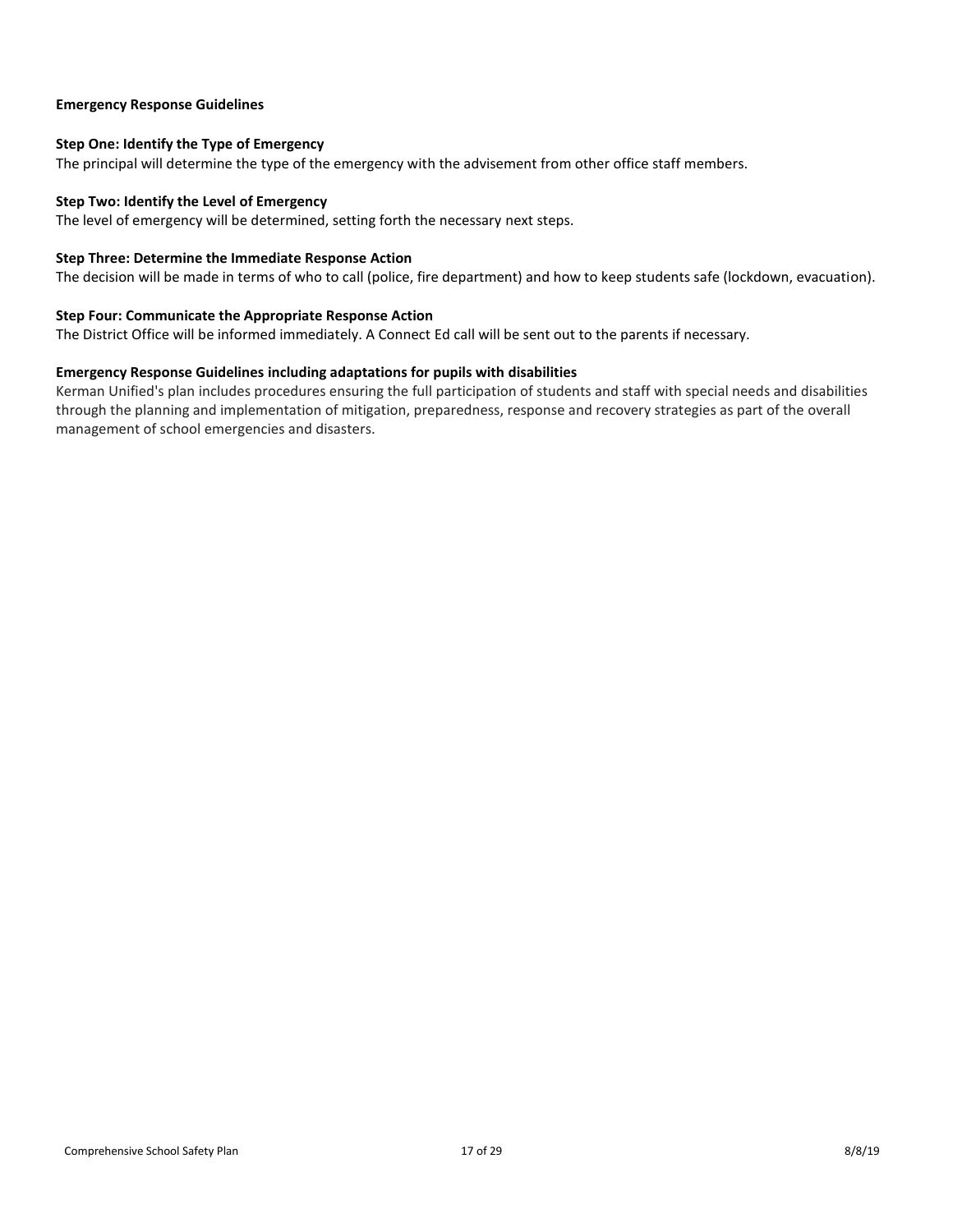## **Types of Emergencies & Specific Procedures**

## <span id="page-17-0"></span>**Aircraft Crash**

- 1) Call 911
- 2) Determine if any staff or students are in immediate danger. If necessary, evacuate to a safe area. All others are to remain at their assigned locations. Render First Aid as necessary.
- 3) Take roll and report results to the Principal/Incident Commander.

## <span id="page-17-1"></span>**Animal Disturbance**

- 1) Determine if any staff or students are in immediate danger. If necessary, evacuate to a safe area. All others are to remain at their assigned locations. Render First Aid as necessary.
- 2) If possible, the Site Custodian may assist in securing the animal. The animal may be confined to a secured area until it is removed from campus by the City Animal Control Unit.
- 3) Take roll and report results to the Principal/Incident Commander.

#### <span id="page-17-2"></span>**Armed Assault on Campus**

- 1) Call 911
- 2) Institute Lockdown Procedures
- 3) Remain on Lockdown until "All Clear" is instituted by Police and/or Law Enforcement Personnel.

#### <span id="page-17-3"></span>**Biological or Chemical Release**

- 1) If you become aware of potentially hazardous release or accident, notify the office immediately. Render first aid as necessary.
- 2) Determine if any staff or students are in immediate danger. If necessary, evacuate to a safe area. All others are to remain at their assigned locations. Render First Aid as necessary. If evacuation is not imminent, students and staff should remain in classrooms or in assigned areas.
- 3) Until ordered to evacuate, assume that a "shelter-in-place strategy" will be employed and do the following:
	- All students and staff are to remain indoors.
	- Turn off all heating and ventilation systems (HVAC).
	- All windows should be closed.

#### PESTICIDE EXPOSURE (Pesticide Drift)

- 1) If you become aware of potentially hazardous pesticide exposure, notify the office immediately. Render first aid as necessary.
- 2) Determine if any staff or students are in immediate danger. If necessary, evacuate to a safe area. All others are to remain at their assigned locations. Render First Aid as necessary. If evacuation is not imminent, students and staff should remain in classrooms or in assigned areas.
- 3) Until ordered to evacuate, assume that a "shelter-in-place" strategy will be employed and do the following:
	- Direct all students and staff to remain indoors until it is safe or directed otherwise.
	- Direct all heating and ventilation systems (HVAC) to be shut down.
	- Direct all windows to be closed.

#### <span id="page-17-4"></span>**Bomb Threat/ Threat Of violence**

- 1) The person receiving the threat should attempt to keep the caller on the phone, stall by saying "Sorry, I can't hear you", etc. Try not to cause concern on the part of your students. Pay close attention to the caller's words, voice, and any background noises. Ask the caller where the bomb is located, what it looks like, and when it is going to explode if possible to gain as much information for Police.
- 2) Contact the office and the Principal/Incident Commander.
- 3) DO NOT use radios or cellular telephones.
- 4) If deemed necessary, Incident Commander will call for evacuation.
- 5) An organized search of the campus may be conducted under the direction of the Principal/Incident Commander or Law Enforcement Agencies.
- 6) In the event that a suspicious object is located, all personnel should be kept clear of the area until Law Enforcement Agencies have evaluated the conditions.
- 7) Return to your normal routine only when the Principal/Incident Commander and the Law Enforcement Agencies are confident that any threat has passed.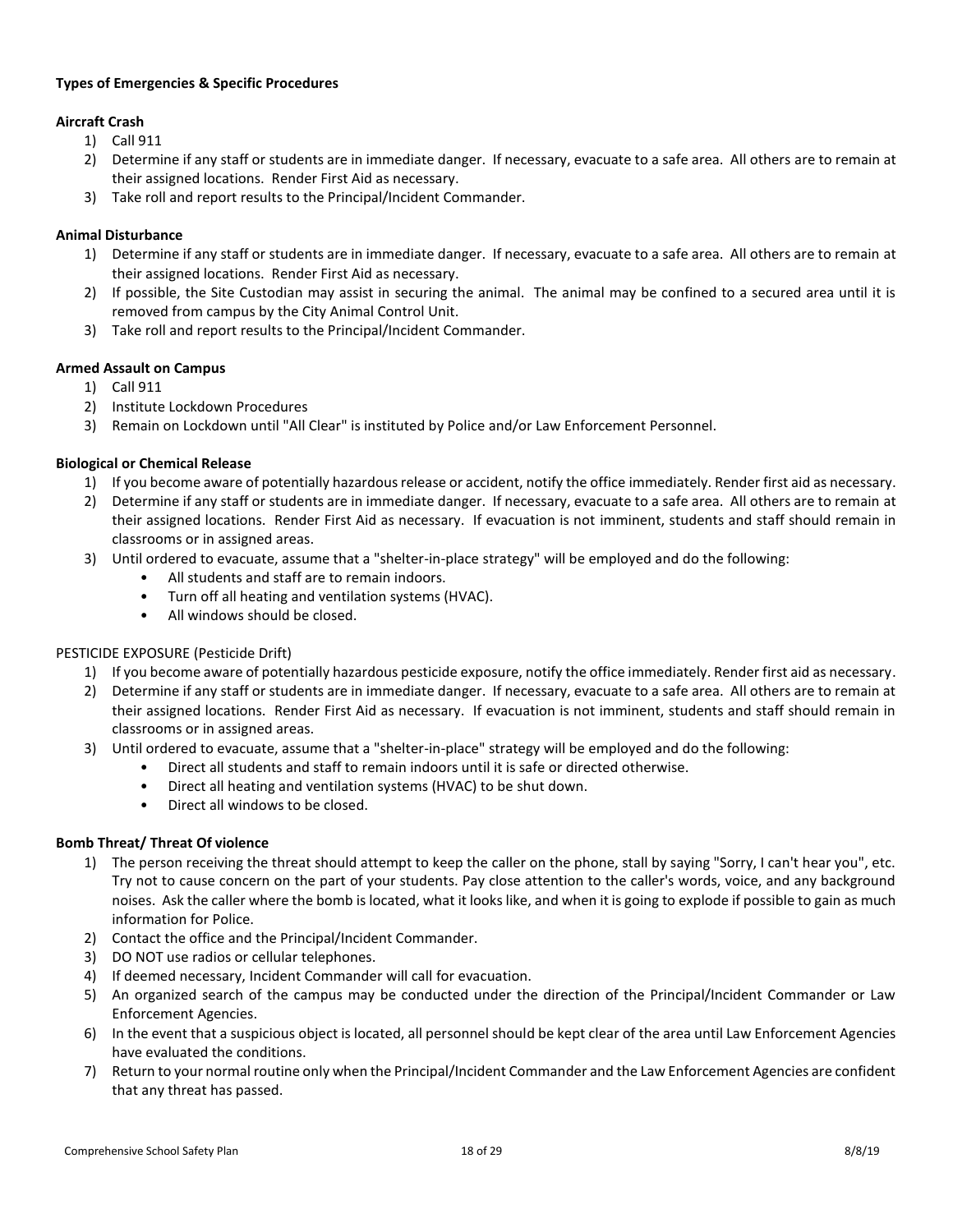#### <span id="page-18-0"></span>**Bus Disaster**

The following procedures are for use by bus drivers and appropriate school administrators in the event of an earthquake, serious bus accident, or other emergency that occurs while students are on a field trip or being transported to or from school. This section addresses two possible scenarios involving a bus disaster: (1) an earthquake and (2) a serious accident or bus fire. It is important to note that drivers may need to make spontaneous, independent decisions based on the nature of the emergency, age of the children, location of the bus, and other unique circumstances to ensure children's safety.

## Scenario 1 – Earthquake

- 1) Upon first indication of an earthquake, the bus driver should issue Drop, Cover, and Hold procedures to all students on the bus.
- 2) The bus should be moved away from all power lines, bridges, overpasses, possible landslide conditions, overhanging trees, or other dangerous situations.
- 3) The bus driver should set the emergency brake, turn off the ignition, and wait for the shaking to stop.
- 4) The bus driver should check students for any injuries and provide first aid, as appropriate.
- 5) In the event the bus is disabled, the driver and students should stay in place until help arrives.
- 6) The bus driver should contact the School Administrator and the District Transportation Director to report the location and condition of students on the bus.
- 7) The School Administrator will determine what additional appropriate notifications should be made and will brief the District Superintendent on the situation.
- 8) If the bus driver is instructed to resume the bus route, the driver should continue to pick students up. Students should only be dropped off if a responsible adult is at the bus stop.
- 9) If it is impossible to return to school, the bus driver should contact the School Administrator and remain with the children until further instructions are received.
- 10) The bus driver is responsible for all students who board the bus throughout the emergency.

## Scenario 2 – Serious Accident or Bus Fire

- 1) The bus driver will park the bus in a safe location with the emergency brake set and the ignition off.
- 2) In the event of a fire, students and the driver should evacuate the bus immediately and move to a safe location away from the bus and traffic using available barricades (e.g., trees, cars) when available.
- 3) The bus driver will immediately call 911 and provide the exact location of the bus and wait for the arrival of emergency response personnel.
- 4) The bus driver should check students for injuries and provide appropriate first aid.
- 5) The bus driver should call the School Administrator and the District Transportation Director (refer to the Essential Contacts in the Appendices of this Plan) to report the location and condition of students.
- 6) The School Administrator will determine what additional appropriate notifications should be made and will and the District Superintendent on the situation.
- 7) The bus driver is responsible for accounting for all students throughout the emergency.

## <span id="page-18-1"></span>**Earthquake**

A. INSIDE SCHOOL BUILDING:

- 1) The teacher, or staff member in authority, will implement action, "DUCK, COVER AND HOLD." Stay inside building until the shaking stops.
- 2) Try to avoid glass and falling objects, areas where there are large panels of glass and/or heavy suspended light fixtures.
- 3) Do not use telephones.
- 4) Implement action, "LEAVE BUILDING." Over intercom, when instructed to do so, after the earthquake is over and tremors have subsided. Special consideration should be given to exit routes as some exits have heavy roof structures over the doorways. Go to an open area away from trees, power poles, etc.
- 5) Avoid touching electrical wires and metal objects such as chain link fences.
- 6) Render first aid if necessary.
- 7) Take roll and report results to the Principal/Incident Commander.
- 8) Activate a buddy system and determine needs of neighboring classrooms. Listen for directions.
- 9) Principal/Incident Commander to request assistance through school district channels. Notify the District Emergency Operations Center of any breaks in utility lines.
- 10) The Superintendent/Designee will determine the feasibility of closing the school, based on the report of the Principal/Incident Commander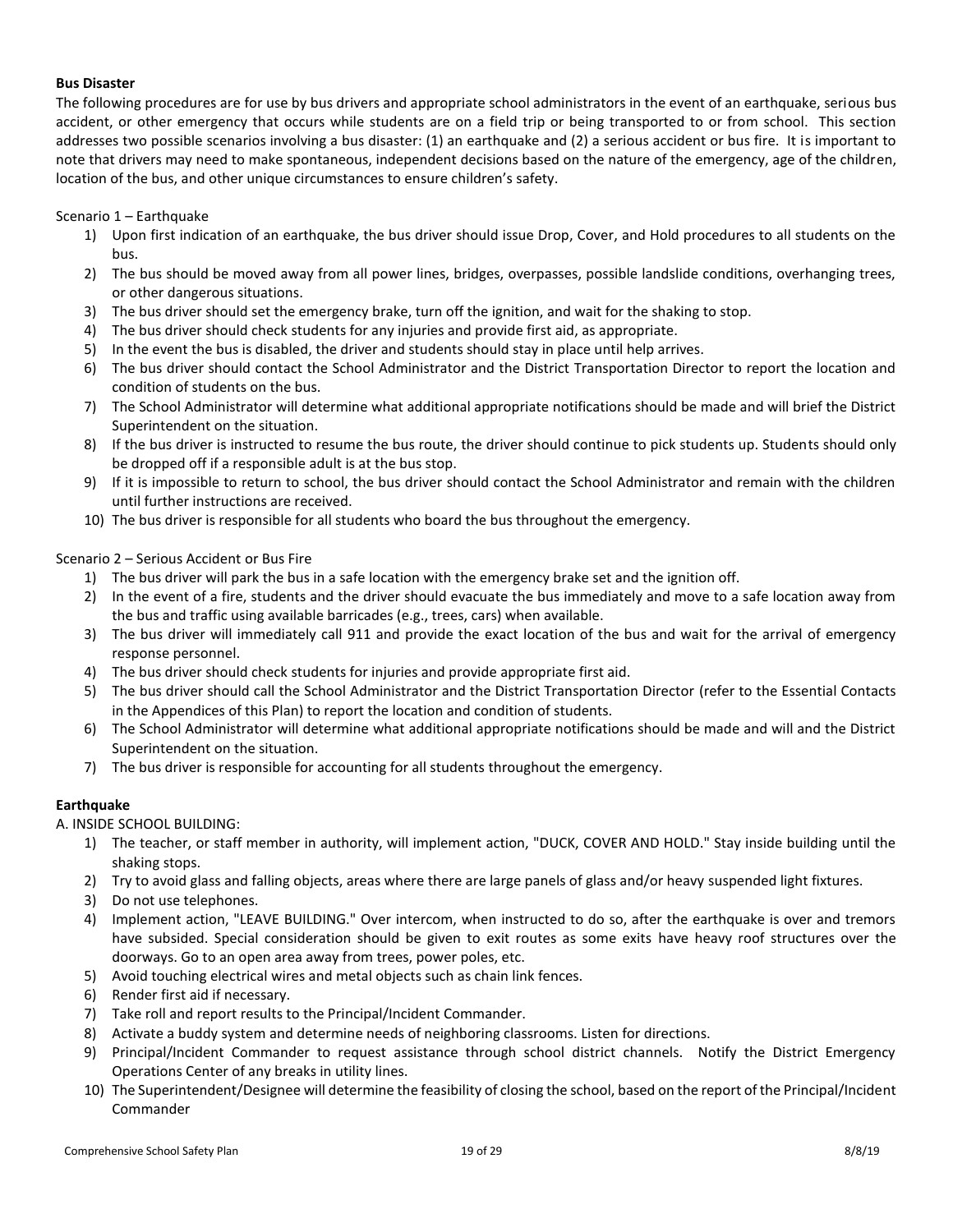B. IF OUTSIDE SCHOOL BUILDINGS:

- 1) Move away from buildings, playground equipment, utility poles, signs, trees, metal fences, exposed wires and wet areas.
- 2) The safest place is in the open. Stay there until the earthquake is over.
- 3) DO NOT RUN! "DROP AND TAKE COVER!"
- 4) Follow procedures 3 through 10 under "Inside School Building."

## <span id="page-19-0"></span>**Explosion or Risk Of Explosion**

- 1) DUCK, COVER, AND HOLD command is to be given immediately. Do not approach windows or doors.
- 2) If the explosion is not in the building, students and staff are to remain at their assigned locations until directed by Principal/Incident Commander
- 3) When directed, evacuate.
- 4) If necessary, move to safe assembly areas outside the building and away from the location of the explosion.
- 5) Render first aid as necessary.
- 6) Take roll and report results to the Principal/Incident Commander.
- 7) If possible, fight small fires without endangering life.

#### <span id="page-19-1"></span>**Fire in Surrounding Area**

- 1) Sound the school alarm and evacuate building.
- 2) Notify the office and Principal/Incident Commander.
- 3) Assemble at the pre-designated area (refer to evacuation map).
- 4) Assist disabled during the evacuation.
- 5) Render first aid as necessary.
- 6) Check all bathrooms and ancillary rooms for staff and students.
- 7) If it is possible for adults to fight small fires without endangering life and/or causing injury, do so by using the fire extinguisher.
- 8) Close, but do not lock all doors leading to the fire area to isolate the area and prevent the spread of the fire.
- 9) Take roll and report results to the Principal/Incident Commander. No one should leave the area until instructed to do so.
- 10) In the event of a fire near the school, the Principal/Incident Commander shall determine what action is appropriate and notify the Superintendent.

#### <span id="page-19-2"></span>**Fire on School Grounds**

- 1) Sound the school alarm and evacuate building.
- 2) Notify the fire department by dialing 911.
- 3) Assemble at the pre-designated areas at safe distance from the fire/fire-fighting equipment.
- 4) Assist disabled during the evacuation.
- 5) Render first aid as necessary.
- 6) Check all bathrooms and training rooms for staff and students.
- 7) If it is possible for adults to fight small fires without endangering life and/or causing injury, do so.
- 8) Close, but do not lock all doors leading to the fire area to isolate the area and prevent the spread of the fire.
- 9) Keep access roads open for emergency vehicles.
- 10) Take roll and report results to the Principal/Incident Commander. No one should leave the area until instructed to do so.
- 11) Notify the Superintendent/Designee. The principal will recommend to the Superintendent/Designee whether further action such as the EVACUATION OF SCHOOL should be implemented.
- 12) Notify utility companies of a break or suspected break in their lines.
- 13) After a serious fire, Fire Department officials and maintenance personnel should determine whether the building is safe before students and staff returns.

## <span id="page-19-3"></span>**Flooding**

- 1) Warning of an impending flood would normally be received at the endangered location by telephone from the District Office or from a Civil Agency (police or fire). If access to the Internet is available, the National Weather Service supplies current weather information, including severe weather warnings at http://www.nwsla.noaa.gov.
- 2) Communicate with the District Office. The predicted extent of the flood and the amount of time before it arrives will determine the course of action.
- 3) Keep students indoors until it is determined to be safe.
- 4) Move students to pre-designated areas if an evacuation is ordered.
- 5) Take roll and report results to the Principal/Incident Commander
- 6) The Principal/Incident Commander may initiate the following emergency actions: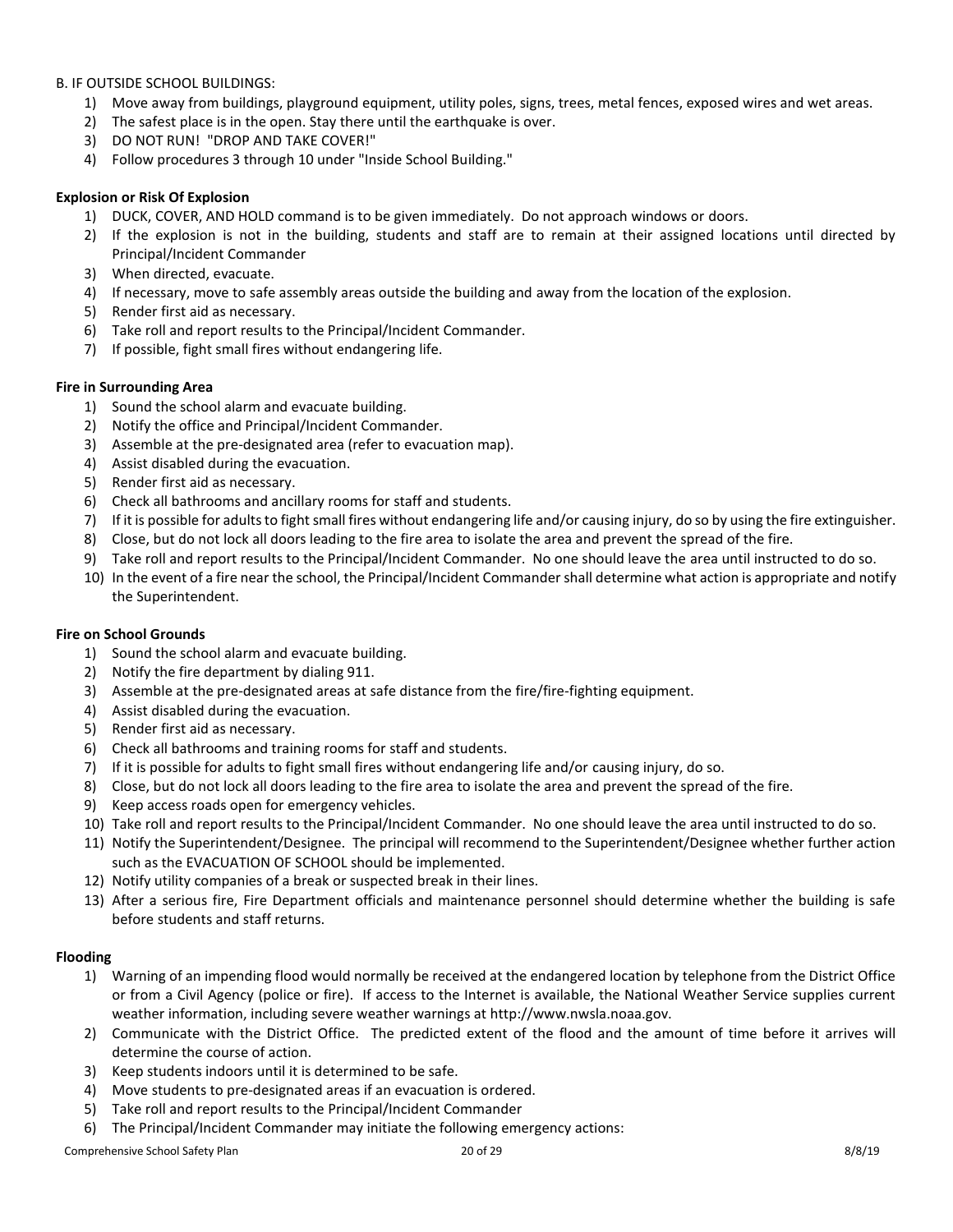- Dismiss school
- Leave campus and move to a safe place

## <span id="page-20-0"></span>**Motor Vehicle Crash**

- 1) Call 911 to report the crash.
- 2) Determine if any staff or students are in immediate danger. If necessary, evacuate to a safe area. All others are to remain at their assigned locations. Render First Aid as necessary. If evacuation is not imminent, students and staff should remain in classrooms or in assigned areas.
- 3) Consult with District Office and Emergency personnel for further direction and coordinate as needed.

## <span id="page-20-1"></span>**Psychological Trauma**

Many emergencies may result in psychological trauma for students and school staff. These emergencies may include an act of violence; the death of a student or staff member; an earthquake or other natural disaster; a serious environmental problem; or ethnic and racial tensions. Emergencies may result in the following conditions:

- Temporary disruption of regular school functions and routines
- Significant interference with the ability of students and staff to focus on learning
- Physical and/or psychological injury to students and staff
- Concentrated attention from the community and news media

As a result, students and staff may exhibit a variety of psychological reactions. Once the physical safety of those involved has been ensured, attention must focus on meeting the emotional and psychological needs of students and staff.

- 1) The School Administrator will contact the District Superintendent to establish a Crisis Intervention Team, which has primary responsibility for providing necessary assistance after all types of crises.
- 2) The Crisis Intervention Team will assess the range of crisis intervention services needed during and following an emergency.
- 3) The Crisis Intervention Team will provide direct intervention services for students and staff.
- 4) The School Administrator, District Superintendent and Crisis Intervention Team will work together to determine when and how school functions should be restored.
- 5) The Crisis Intervention Team should provide ongoing assessment, if needed, as well as follow-up services, as required.

## <span id="page-20-2"></span>**Unlawful Demonstration or Walkout**

1) The School Administrator will contact the District Superintendent for direction.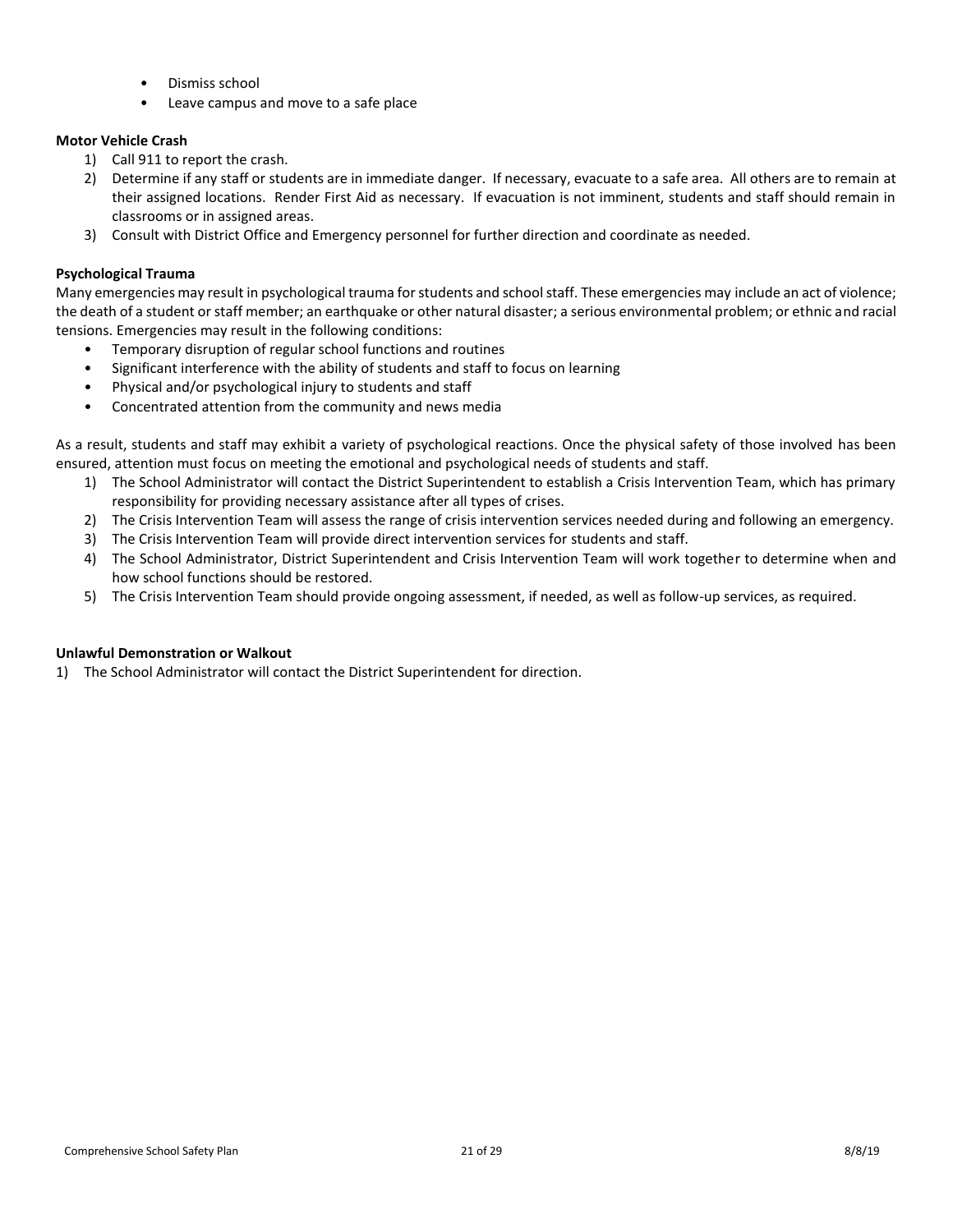## <span id="page-21-0"></span>**District Board Policies Students: BP 5144.1 Suspension and Expulsion/Due Process**

#### **Adoption Date: 6/28/1983, Revised: 12/13/1983; 08/13/1986;02/18/1988;02/15/1990;09/19/1991;08/15/1996;05/16/2002;08/18/2005;08/20/2009;08/16/2012;09/18/2014 5000 – Students**

## *Suspension and Expulsion/Due Process*

The Governing Board desires to provide district students access to educational opportunities in an orderly school environment that protects their safety and security, ensures their welfare and well-being, and promotes their learning and development. The Board shall develop rules and regulations setting the standards of behavior expected of district students and the disciplinary processes and procedures for addressing violations of those standards, including suspension and/or expulsion.

(cf. 5131 - Conduct)(cf. 5131.1 - Bus Conduct)(cf. 5131.2 - Bullying)

The grounds for suspension and expulsion and the procedures for considering, recommending, and/or implementing suspension and expulsion shall be only those specified in law and the accompanying administrative regulation.

Except when otherwise permitted by law, a student may be suspended or expelled only when his/her behavior is related to a school activity or school attendance occurring within any district school or other school district, regardless of when it occurs, including, but not limited to, the following: (Education Code 48900(s)) While on school grounds; While going to or coming from school; During the lunch period, whether on or off the school campus (cf. 5112.5 - Open/Closed Campus)

During, going to, or coming from a school-sponsored activity; District staff shall enforce the rules concerning suspension and expulsion of students fairly, consistently, equally, and in accordance with the district's nondiscrimination policies. (cf. 0410 - Nondiscrimination in District Programs and Activities)

## *Appropriate Use of Suspension and Expulsion*

Except when a student commits an act that violates Education Code 48900(a)-(e) or his/her presence causes a danger to others, suspension shall be used only when other means of correction have failed to bring about proper conduct.

Except when a student commits an act listed in Education Code 48915(c), the Superintendent or designee shall have the discretion to determine whether to recommend to the Board that the student be expelled. (cf. 5131.7 - Weapons and Dangerous Instruments)

A student's parents/guardians shall be notified as soon as possible when there is an escalating pattern of misbehavior that could lead to classroom or school removal.

## *Due Process*

The Board shall provide for the fair and equitable treatment of students facing suspension and expulsion by affording them their due process rights under the law. The Superintendent or designee shall comply with procedures for notices, hearings, and appeals as specified in law and administrative regulation. (Education Code 48911, 48915, 48915.5, 48918) (cf. 5119 - Students Expelled from Other Districts)

(cf. 5144.2 - Suspension and Expulsion/Due Process (Students with Disabilities))

## *Removal from Class by a Teacher and Parental Attendance*

When suspending a student from class for committing an obscene act, engaging in habitual profanity or vulgarity, disrupting school activities, or otherwise willfully defying valid staff authority, the teacher of the class may require any parent/guardian who lives with the student to attend a portion of the school day in the class from which the student is being suspended, to assist in resolving the classroom behavior problems. (Education Code 48900.1)

Teachers should reserve the option of required parental attendance for cases in which they have determined that it is the best strategy to promote positive interaction between the teacher and the student and his/her parents/guardians and to improve the student's behavior.

Any teacher requiring parental attendance pursuant to this policy shall apply the policy uniformly to all students within the classroom. (Education Code 48900.1)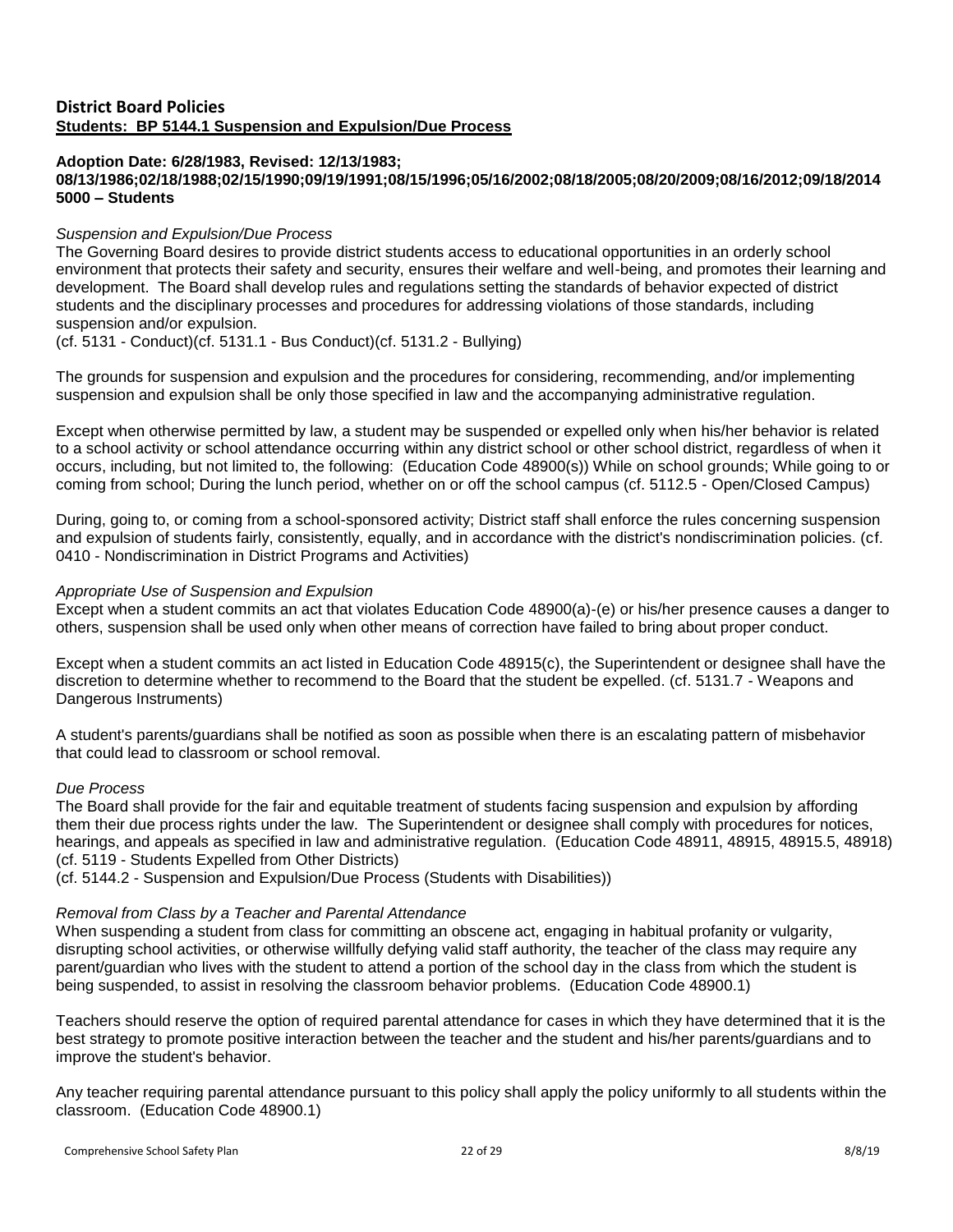When a teacher requires parental attendance, the principal shall send a written notice to the parent/guardian stating that his/her attendance is required pursuant to law and that, if there are reasonable factors that may prevent the parent/guardian from complying with the requirement, he/she should contact the school. (Education Code 48900.1) (cf. 5145.6 - Parental Notifications)

A parent/guardian who has received a written notice shall attend class as specified in the notice. After completing the classroom visit and before leaving school premises, the parent/guardian also shall meet with the principal or designee. (Education Code 48900.1)

When a parent/guardian does not respond to the request to attend school, the principal or designee shall contact him/her by any method that maintains the confidentiality of the student's records. (cf. 5125 - Student Records)

District regulations and school-site rules for student discipline shall include procedures for implementing parental attendance requirements. Parents/guardians shall be notified of this policy prior to its implementation. (Education Code 48900.1)

## *Decision Not to Enforce Expulsion Order*

Upon voting to expel a student, the Board may suspend enforcement of the expulsion order pursuant to the requirements of law and administrative regulation. (Education Code 48917)

## *Maintenance and Monitoring of Outcome Data*

The Superintendent or designee shall annually present to the Board a report of the outcome data which the district is required to collect pursuant to Education Code 48900.8 and 48916.1, including the number of students recommended for expulsion, the grounds for each recommended expulsion, the actions taken by the Board, the types of referral made after each expulsion, and the disposition of the students after the expulsion period.

The report shall be disaggregated by school and by numerically significant student subgroups, including, but not limited to, ethnic subgroups, socioeconomically disadvantaged students, English learners, foster youth, and students with disabilities. The report also shall include information about whether and how the district is meeting its goals for improving school climate as specified in its local control and accountability plan. (cf. 0460 - Local Control and Accountability Plan)

Legal Reference: EDUCATION CODE 212.5 Sexual harassment 233 Hate violence 1981 Enrollment of students in community school 17292.5 Program for expelled students 32261 Interagency School Safety Demonstration Act of 1985 35145 Open board meetings 35146 Closed sessions (regarding suspensions) 35291 Rules (for government and discipline of schools) 35291.5 Rules and procedures on school discipline 48645.5 Readmission; contact with juvenile justice system 48660-48666 Community day schools 48853.5 Foster youth 48900-48927 Suspension and expulsion 48950 Speech and other communication 48980 Parental notifications 49073-49079 Privacy of student records 52060-52077 Local control and accountability plan

CIVIL CODE 47 Privileged communication 48.8 Defamation liability

CODE OF CIVIL PROCEDURE 1985-1997 Subpoenas; means of production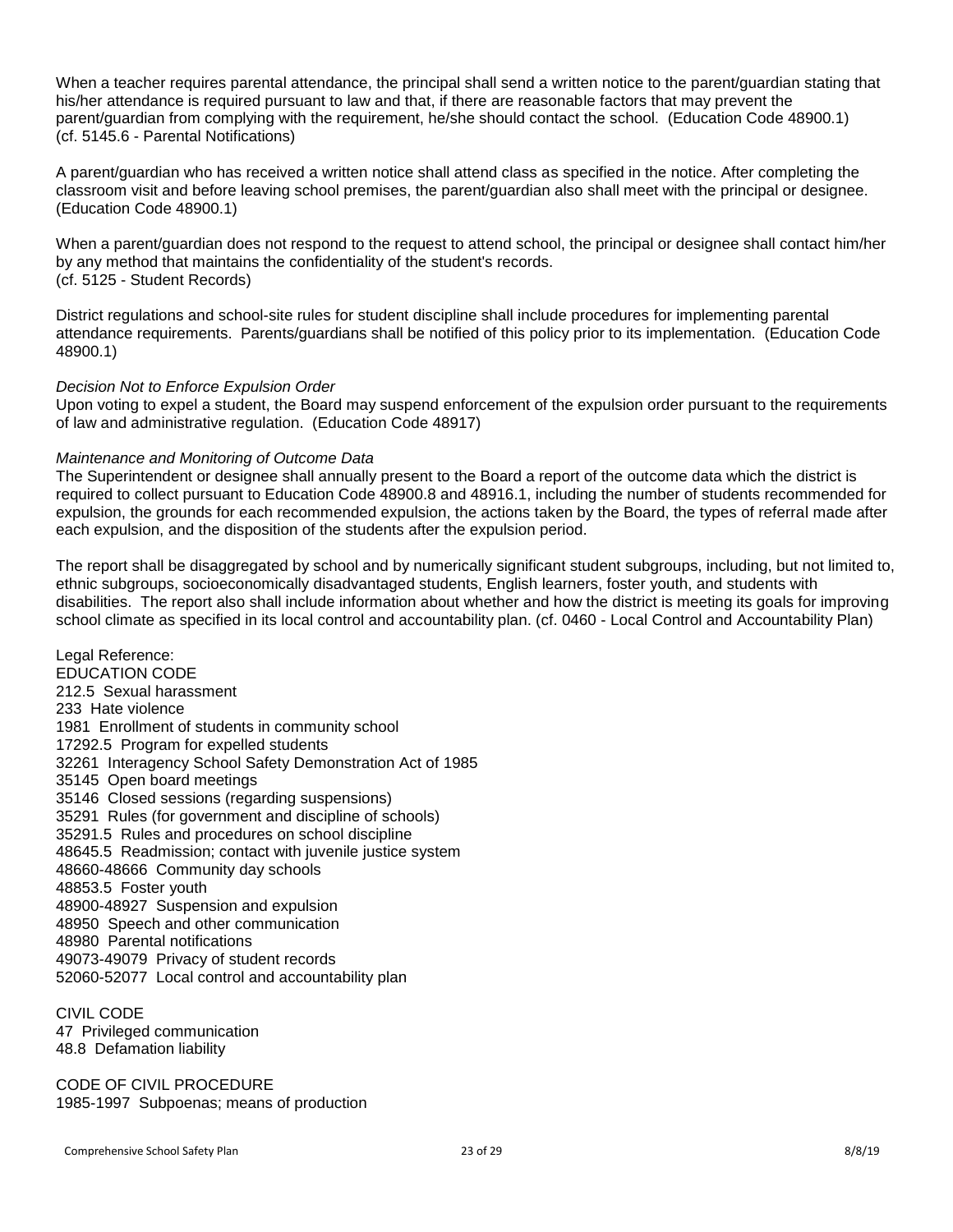GOVERNMENT CODE 11455.20 Contempt 54950-54963 Ralph M. Brown Act

HEALTH AND SAFETY CODE 11014.5 Drug paraphernalia 11053-11058 Standards and schedules

LABOR CODE

230.7 Discharge/discrimination against employee for taking time off to appear in school on behalf of a child

PENAL CODE 31 Principal of a crime, defined 240 Assault defined 241.2 Assault fines 242 Battery defined 243.2 Battery on school property 243.4 Sexual battery 245 Assault with deadly weapon 245.6 Hazing 261 Rape defined 266c Unlawful sexual intercourse 286 Sodomy defined 288 Lewd or lascivious acts with child under age 14 288a Oral copulation 289 Penetration of genital or anal openings 417.27 Laser pointers 422.55 Hate crime defined 422.6 Interference with exercise of civil rights 422.7 Aggravating factors for punishment 422.75 Enhanced penalties for hate crimes 626.2 Entry upon campus after written notice of suspension or dismissal without permission 626.9 Gun-Free School Zone Act of 1995 626.10 Dirks, daggers, knives, razors, or stun guns 868.5 Supporting person; attendance during testimony of witness

WELFARE AND INSTITUTIONS CODE 729.6 Counseling

UNITED STATES CODE, TITLE 18 921 Definitions, firearm

UNITED STATES CODE, TITLE 20 1415(K) Placement in alternative educational setting 7151 Gun-free schools

COURT DECISIONS T.H. v. San Diego Unified School District (2004) 122 Cal. App. 4th 1267 Woodbury v. Dempsey (2003) 108 Cal. App. 4th 421 Board of Education of Sacramento City Unified School District v. Sacramento County Board of Education and Kenneth H. (2001) 85 Cal.App.4th 1321 Garcia v. Los Angeles Board of Education (1991) 123 Cal. App. 3d 807 Fremont Union High School District v. Santa Clara County Board (1991) 235 Cal. App. 3d 1182 John A. v. San Bernardino School District (1982) 33 Cal. 3d 301

ATTORNEY GENERAL OPINIONS 84 Ops.Cal.Atty.Gen. 146 (2001) 80 Ops.Cal.Atty.Gen. 348 (1997) 80 Ops.Cal.Atty.Gen. 91 (1997)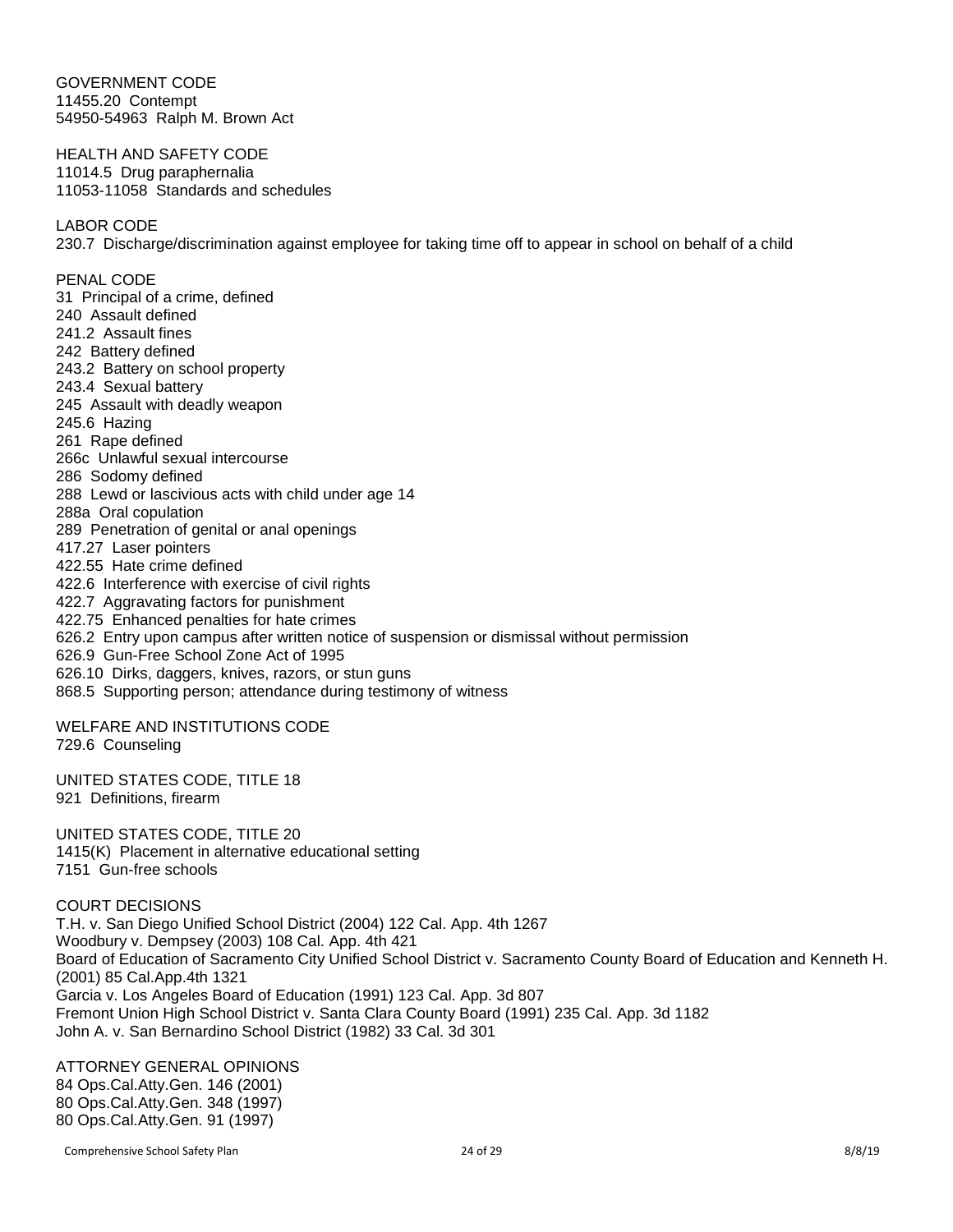80 Ops.Cal.Atty.Gen. 85 (1997)

Management Resources:

CSBA PUBLICATIONS Safe Schools: Strategies for Governing Boards to Ensure Student Success, 2011

U.S. DEPARTMENT OF EDUCATION, OFFICE FOR CIVIL RIGHTS PUBLICATIONS Dear Colleague Letter on the Nondiscriminatory Administration of School Discipline, January 2014

WEB SITES CSBA: http://www.csba.org California Attorney General's Office: http://www.oag.ca.gov

California Department of Education: http://www.cde.ca.gov

U.S. Department of Education, Office for Civil Rights: http://www.ed.gov/about/offices/list/ocr/docs/crdc-2012-datasummary.pdf

U.S. Department of Education, Office of Safe and Drug-Free Schools: http://www.ed.gov/about/offices/list/osdfs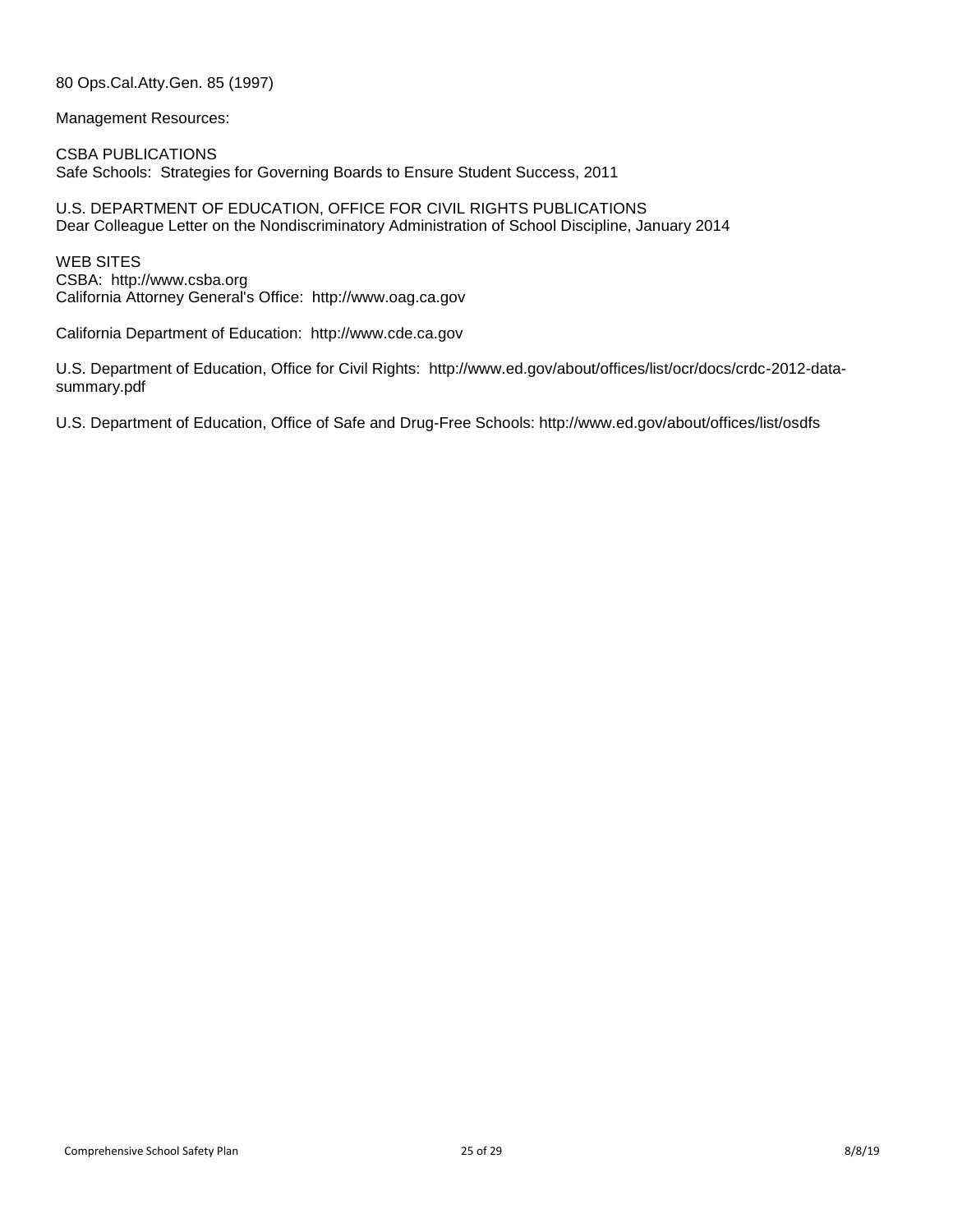## **Nondiscrimination/Harassment Policy & Procedures (BP 5145.3)**

## **ADOPTION DATE: 6/28/1983 REVISED: 11/27/1984; 7/20/1995; 4/13/2000; 5/16/2002; 7/15/2004; 8/16/2012; 9/18/2014; 11/19/2015; 2/18/2016; 11/17/2016 RENUMBERED: 08/13/1986**

The Governing Board desires to provide a safe school environment that allows all students equal access and opportunities in the District's academic, extracurricular, and other educational support programs, services, and activities. The Board prohibits, at any District school or school activity, unlawful discrimination, including discriminatory harassment, intimidation, and bullying, targeted at any student by anyone, based on the student's actual or perceived race, color, ancestry, national origin, nationality, ethnicity, ethnici group identification, age, religion, marital or parental status, physical or mental disability, sex, sexual orientation, gender, gender identity, or gender expression or association with a person or group with one or more of these actual or perceived characteristics.

This policy shall apply to all acts related to school activity or to school attendance occurring within a District school, and to acts which occur off campus or outside of school-related or school-sponsored activities but which may have an impact or create a hostile environment at school.

(cf. 0410 - Nondiscrimination in District Programs and Activities)

- (cf. 5131 Conduct)
- (cf. 5131.2 Bullying)
- (cf. 5137 Positive School Climate)
- (cf. 5145.9 Hate-Motivated Behavior)
- (cf. 5146 Married/Pregnant/Parenting Students)
- (cf. 6164.6 Identification and Education Under Section 504)

Unlawful discrimination, including discriminatory harassment, intimidation, or bullying, may result from physical, verbal, nonverbal, or written conduct based on any of the categories listed above. Unlawful discrimination also includes the creation of a hostile environment through prohibited conduct that is so severe, persistent, or pervasive that it affects a student's ability to participate in or benefit from an educational program or activity; creates an intimidating, threatening, hostile, or offensive educational environment; has the effect of substantially or unreasonably interfering with a student's academic performance; or otherwise adversely affects a student's educational opportunities.

Unlawful discrimination also includes disparate treatment of students based on one of the categories above with respect to the provision of opportunities to participate in school programs or activities or the provision or receipt of educational benefits or services.

The Board also prohibits any form of retaliation against any individual who reports or participates in the reporting of unlawful discrimination, files or participates in the filing of a complaint, or investigates or participates in the investigation of a complaint or report alleging unlawful discrimination. Retaliation complaints shall be investigated and resolved in the same manner as a discrimination complaint.

The Superintendent or designee shall facilitate students' access to the educational program by publicizing the District's nondiscrimination policy and related complaint procedures to students, parents/guardians, and employees. He/she shall provide training and information on the scope and use of the policy and complaint procedures and take other measures designed to increase the school community's understanding of the requirements of law related to discrimination. The Superintendent or designee shall regularly review the implementation of the District's nondiscrimination policies and practices and, as necessary, shall take action to remove any identified barrier to student access to or participation in the District's educational program. He/she shall report his/her findings and recommendations to the Board after each review.

(cf. 1312.3 - Uniform Complaint Procedures)

(cf. 1330 - Use of Facilities)

(cf. 4131/4231/4331 - Staff Development)

(cf. 6145 - Extracurricular and Cocurricular Activities)

(cf. 6145.2 - Athletic Competition)

(cf. 6164.2 - Guidance/Counseling Services)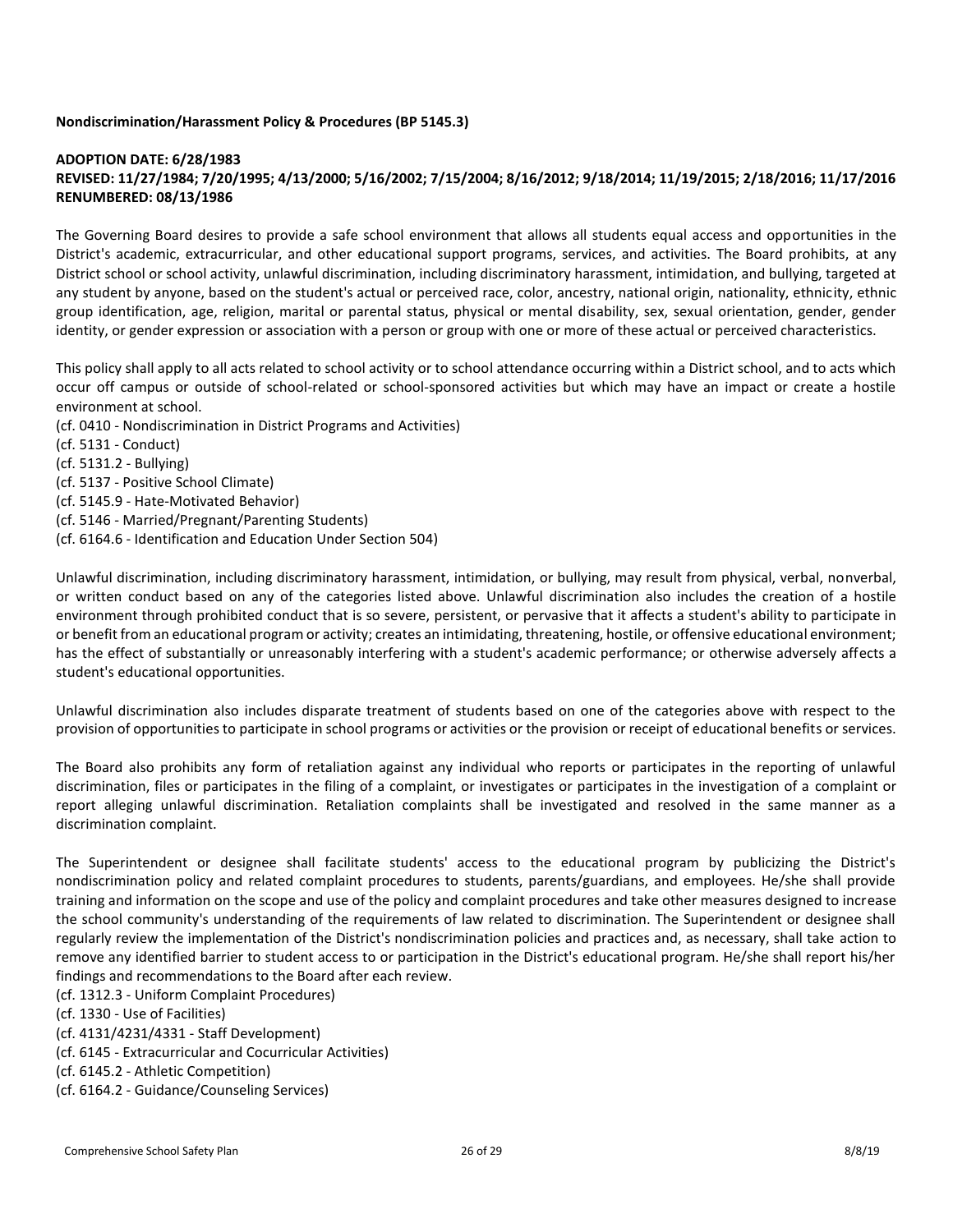Regardless of whether a complainant complies with the writing, timeline, and/or other formal filing requirements, all complaints alleging unlawful discrimination, including discriminatory harassment, intimidation, or bullying, shall be investigated and prompt action taken to stop the discrimination, prevent recurrence, and address any continuing effect on students.

Students who engage in unlawful discrimination, including discriminatory harassment, intimidation, retaliation, or bullying, in violation of law, Board policy, or administrative regulation shall be subject to appropriate consequence or discipline, which may include suspension or expulsion when the behavior is severe or pervasive as defined in Education Code 48900.4. Any employee who permits or engages in prohibited discrimination, including discriminatory harassment, intimidation, retaliation, or bullying, shall be subject to disciplinary action, up to and including dismissal.

(cf. 4118 - Suspension/Disciplinary Action)

- (cf. 4119.21/4219.21/4319.21 Professional Standards)
- (cf. 4218 Dismissal/Suspension/Disciplinary Action)

(cf. 5144 - Discipline)

- (cf. 5144.1 Suspension and Expulsion/Due Process)
- (cf. 5144.2 Suspension and Expulsion/Due Process (Students with Disabilities))
- (cf. 5145.2 Freedom of Speech/Expression)

#### *Recordkeeping*

The Superintendent or designee shall maintain a record of all reported cases of unlawful discrimination, including discriminatory harassment, intimidation, or bullying, to enable the District to monitor, address, and prevent repetitive prohibited behavior in District schools. (cf. 3580 - District Records)

Legal Reference:

EDUCATION CODE

200-262.4 Prohibition of discrimination

48900.3 Suspension or expulsion for act of hate violence

48900.4 Suspension or expulsion for threats or harassment

- 48904 Liability of parent/guardian for willful student misconduct
- 48907 Student exercise of free expression
- 48950 Freedom of speech
- 48985 Translation of notices
- 49020-49023 Athletic programs
- 51500 Prohibited instruction or activity
- 51501 Prohibited means of instruction
- 60044 Prohibited instructional materials

#### CIVIL CODE

1714.1 Liability of parents/guardians for willful misconduct of minor

PENAL CODE

422.55 Definition of hate crime

422.6 Crimes, harassment

CODE OF REGULATIONS, TITLE 5

432 Student record

4600-4687 Uniform complaint procedures

4900-4965 Nondiscrimination in elementary and secondary education programs

UNITED STATES CODE, TITLE 20

1681-1688 Title IX of the Education Amendments of 1972

12101-12213 Title II equal opportunity for individuals with disabilities

UNITED STATES CODE, TITLE 29

794 Section 504 of Rehabilitation Act of 1973

UNITED STATES CODE, TITLE 42

2000d-2000e-17 Title VI and Title VII Civil Rights Act of 1964, as amended

2000h-2-2000h-6 Title IX of the Civil Rights Act of 1964

6101-6107 Age Discrimination Act of 1975

CODE OF FEDERAL REGULATIONS, TITLE 28

35.107 Nondiscrimination on basis of disability; complaints

CODE OF FEDERAL REGULATIONS, TITLE 34

99.31 Disclosure of personally identifiable information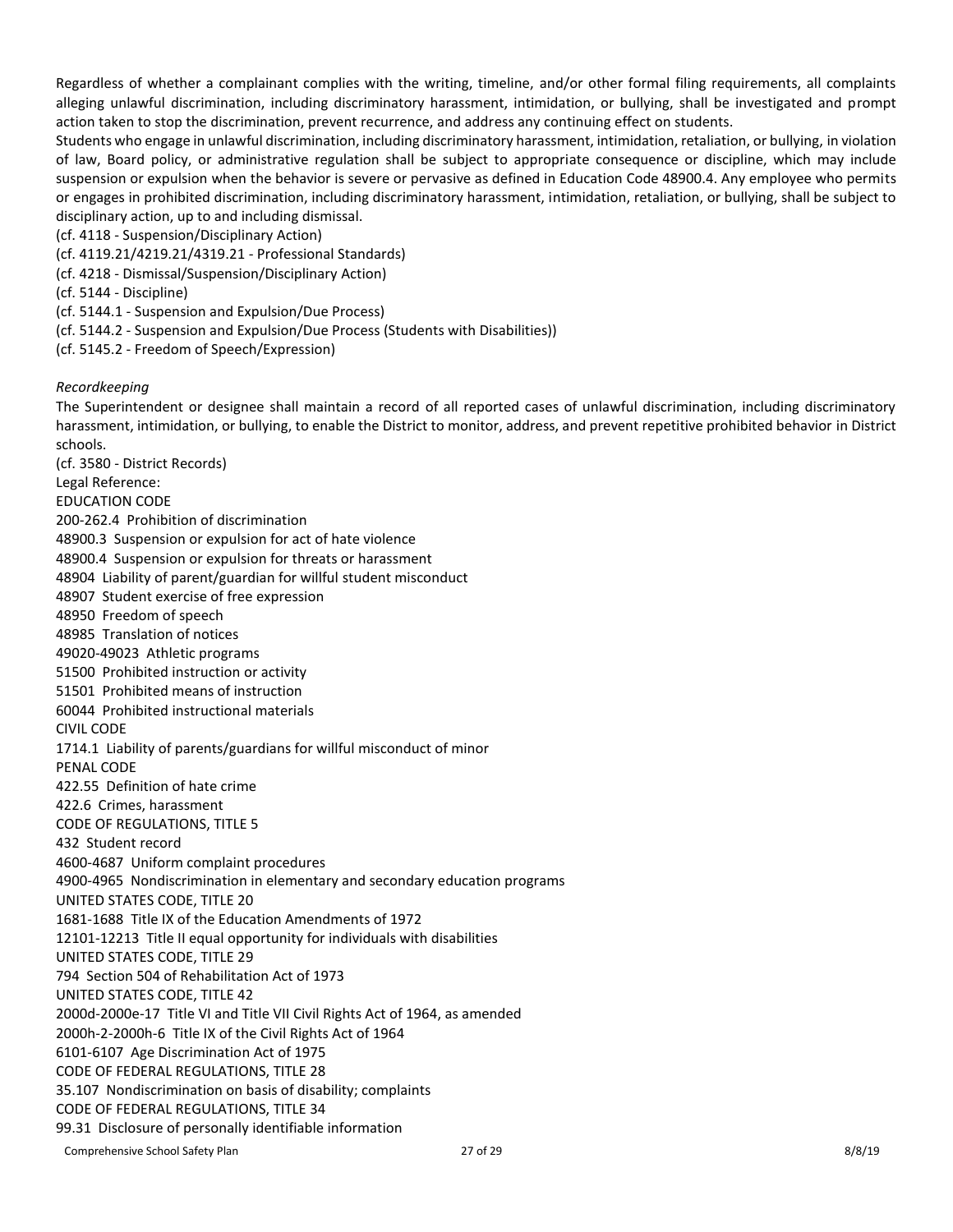100.3 Prohibition of discrimination on basis of race, color or national origin 104.7 Designation of responsible employee for Section 504 106.8 Designation of responsible employee for Title IX 106.9 Notification of nondiscrimination on basis of sex COURT DECISIONS Donovan v. Poway Unified School District, (2008) 167 Cal.App.4th 567 Flores v. Morgan Hill Unified School District, (2003) 324 F.3d 1130 Management Resources: CSBA PUBLICATIONS Providing a Safe, Nondiscriminatory School Environment for Transgender and Gender-Nonconforming Students, Policy Brief, February 2014 Final Guidance Regarding Transgender Students, Privacy, and Facilities, March 2014 Safe Schools: Strategies for Governing Boards to Ensure Student Success, 2011 FIRST AMENDMENT CENTER PUBLICATIONS Public Schools and Sexual Orientation: A First Amendment Framework for Finding Common Ground, 2006 NATIONAL SCHOOL BOARDS ASSOCIATION PUBLICATIONS Dealing with Legal Matters Surrounding Students' Sexual Orientation and Gender Identity, 2004 U.S. DEPARTMENT OF EDUCATION, OFFICE FOR CIVIL RIGHTS PUBLICATIONS Dear Colleague Letter: Transgender Students, May 2016 Examples of Policies and Emerging Practices for Supporting Transgender Students, May 2016 Dear Colleague Letter: Title IX Coordinators, April 2015 Dear Colleague Letter: Harassment and Bullying, October 2010 Notice of Non-Discrimination, January 1999 WEB SITES CSBA: http://www.csba.org California Department of Education: http://www.cde.ca.gov California Safe Schools Coalition: http://www.casafeschools.org First Amendment Center: http://www.firstamendmentcenter.org National School Boards Association: http://www.nsba.org U.S. Department of Education, Office for Civil Rights: http://www.ed.gov/about/offices/list/ocr

Notice of Nondiscrimination in District Programs and Activities: The Kerman Unified School District prohibits discrimination, harassment, intimidation, and bullying based on actual or perceived ancestry, age, color, disability, gender, gender identity, gender expression, national origin, nationality, race or ethnicity, ethnic group identification, religion, marital or parental status, sex, sexual orientation or association with a person or a group with one or more of these actual or perceived characteristics.

Designated Compliance Officer: Assistant Superintendent Personnel Address: 151 S. First Street, Kerman, CA 93630

Phone Number: (559) 843-9000)